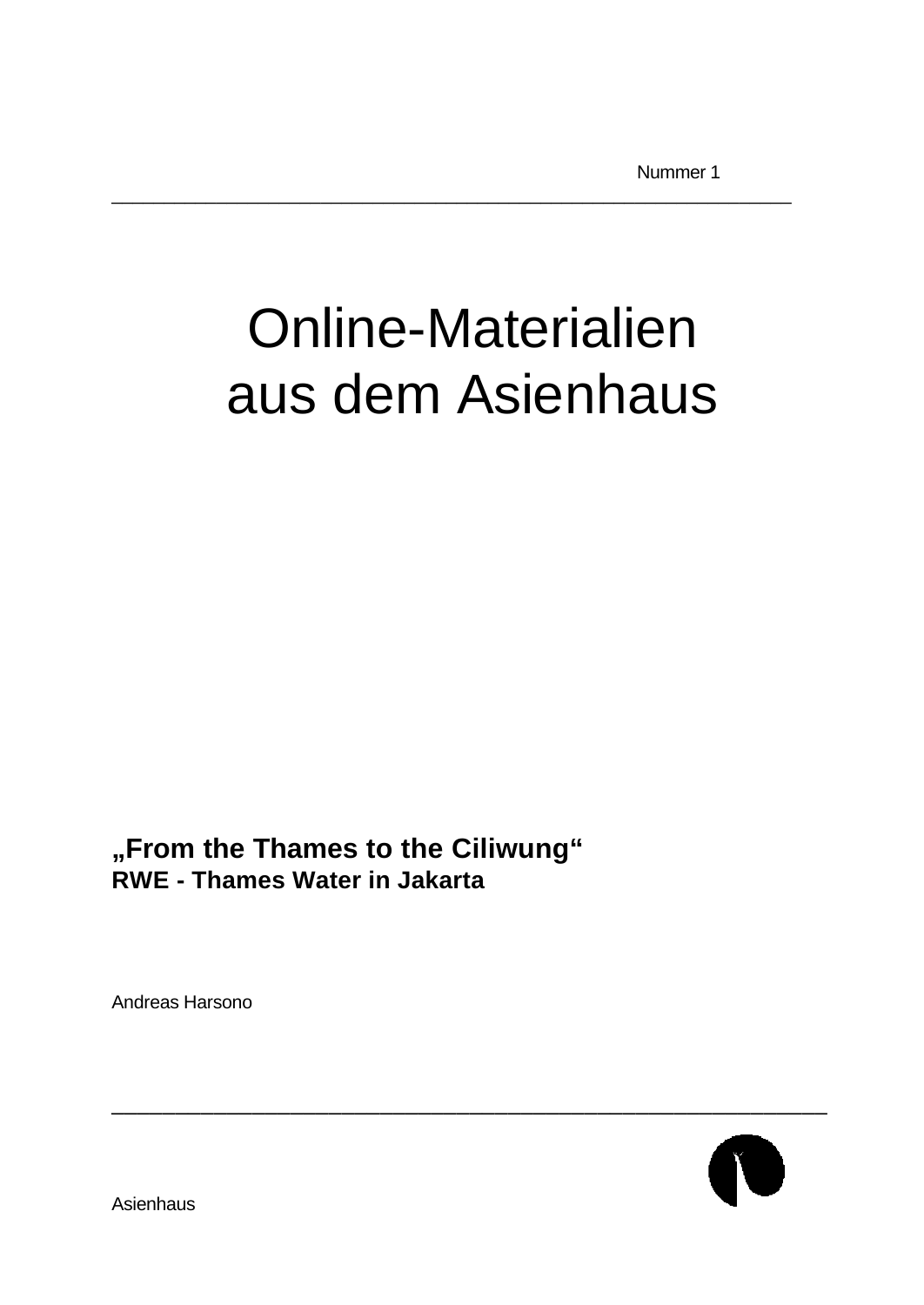Die Meinungen, die in den vom Asienhaus herausgegebenen Veröffentlichungen geäußert werden, geben ausschließlich die Auffassung der Autoren wieder.

© August 2004, Asienstiftung, Essen Abdruck und sonstige publizistische Nutzung sind erwünscht. Sie sind jedoch nur unter Angabe des Verfassers und der Quelle gestattet. Asienstiftung für das Asienhaus Essen, Bullmannaue 11, 45327 Essen Telefon: +49 . 201 . 830 38-38; Fax: +49 . 201 . 830 38-30; asienstiftung@asienhaus.de http://www.asienhaus.de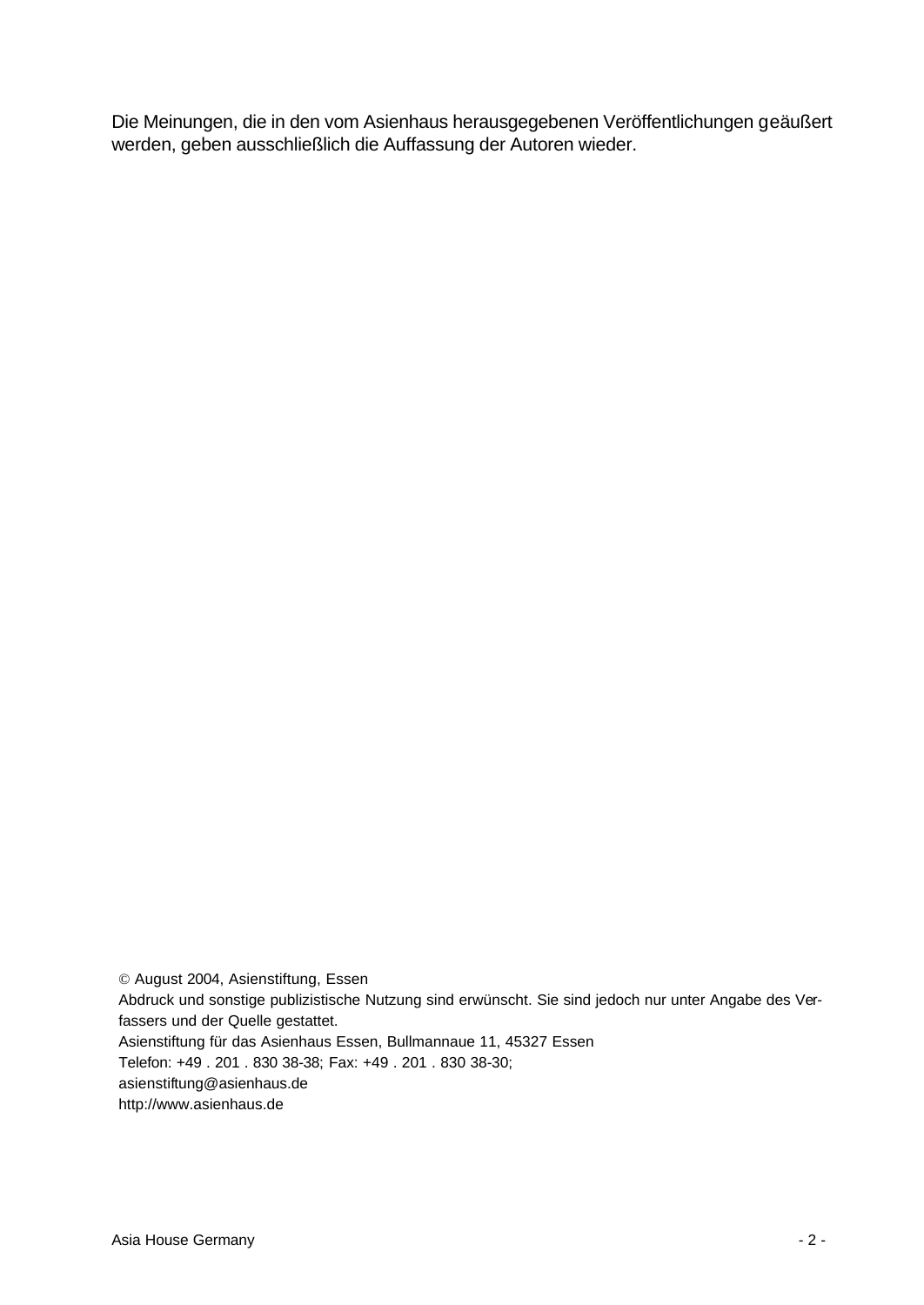## **From the Thames to the Ciliwung**

By ANDREAS HARSONO

*Andreas Harsono is a journalist based in Jakarta who currently writes his book on identities in Indonesia. He used to be a reporter for the Bangkok-based Nation daily (1996-2002). He wrote the Indonesian chapter of "Water Barons," a book on water privatization, published by the International Consortium of Investigative Journalists. He is also the chairman of the Pantau Foundation whose works are aimed to elevate the standards of journalism especially in the less-developed eastern Indonesia.*

**I**

INDONESIAN Vice President Hamzah Haz is a seasoned politician who knows how to use the media to send his message and, more importantly, to reach his political goal. He showed this skill once again on November 3, 2003, when he had a meeting with British ambassador to Indonesia, Richard Gozney. It was a closed door meeting. But when it was over, Hamzah noticeably escorted his guest to an awaiting limousine and let himself being approached by journalists.

They asked him what the meeting was about. Hamzah said that they had just discussed the problem of PT Thames PAM Jaya, a subsidiary of Britain's Thames Water. He said that Gozney had asked him to help raise Jakarta's water tariff in a bid to save PT Thames PAM Jaya which had suffered US\$58 million in financial losses in the last three years. It was losing an average of \$1.5m per month. It might even withdraw from Jakarta. "They are asking the Jakarta government to look for a way out to overcome this problem and particularly to find a way to raise water prices by about 20 percent," said Hamzah.

M. Taufiqurrahman, a reporter of *The Jakarta Post* daily, who was there with the other journalists, said that the mood of the meeting was plain and business-like.<sup>1</sup>

That evening, while Gozney was driven home, the evening television news programs were already broadcasting his meeting. The next morning Hamzah's statement was headlined on many Jakarta newspapers. *The Jakarta Post* read, "Gozney Wants Water Rates Hiked." The meeting also reached London, where Thames Water has its headquarters, and the *Guardian* splashed the story, but from a different angle, "Jakarta Unit Drains Thames Cash."

Thames Water is one of the largest water operators in the world. Its history began in London of the 17th century. But its modern form was established in 1989, during the Margareth Thatcher administration, when she split and privatized many state-owned companies including the Water Authority.<sup>2</sup> The privatized Thames Water expanded and worked in other parts of the world. In 2001 Thames Water was acquired by the Essen-based RWE Group in Germany. Its name was later changed into RWE Thames Water.

In June 1997 or four years prior to the German-British merger, Thames Water won a 25 year contract to form a joint venture with Jakarta's state-owned water company, *Perusahaan Air Minum Jakarta Raya* (PAM Jaya). Thames Water teamed up with Sigit Harjojudanto, the eldest son of the then Indonesian dictator General Suharto.

But Jakarta was too big for a single company. General Suharto divided the city into two parts separated by the Ciliwung River. Thames Water got the eastern part. French Suez's

<sup>&</sup>lt;sup>1</sup> Interview with Taufiqurrahman on December 30, 2003

 $2$  Historical background about RWE Thames Water comes from http://www.thames-water.com/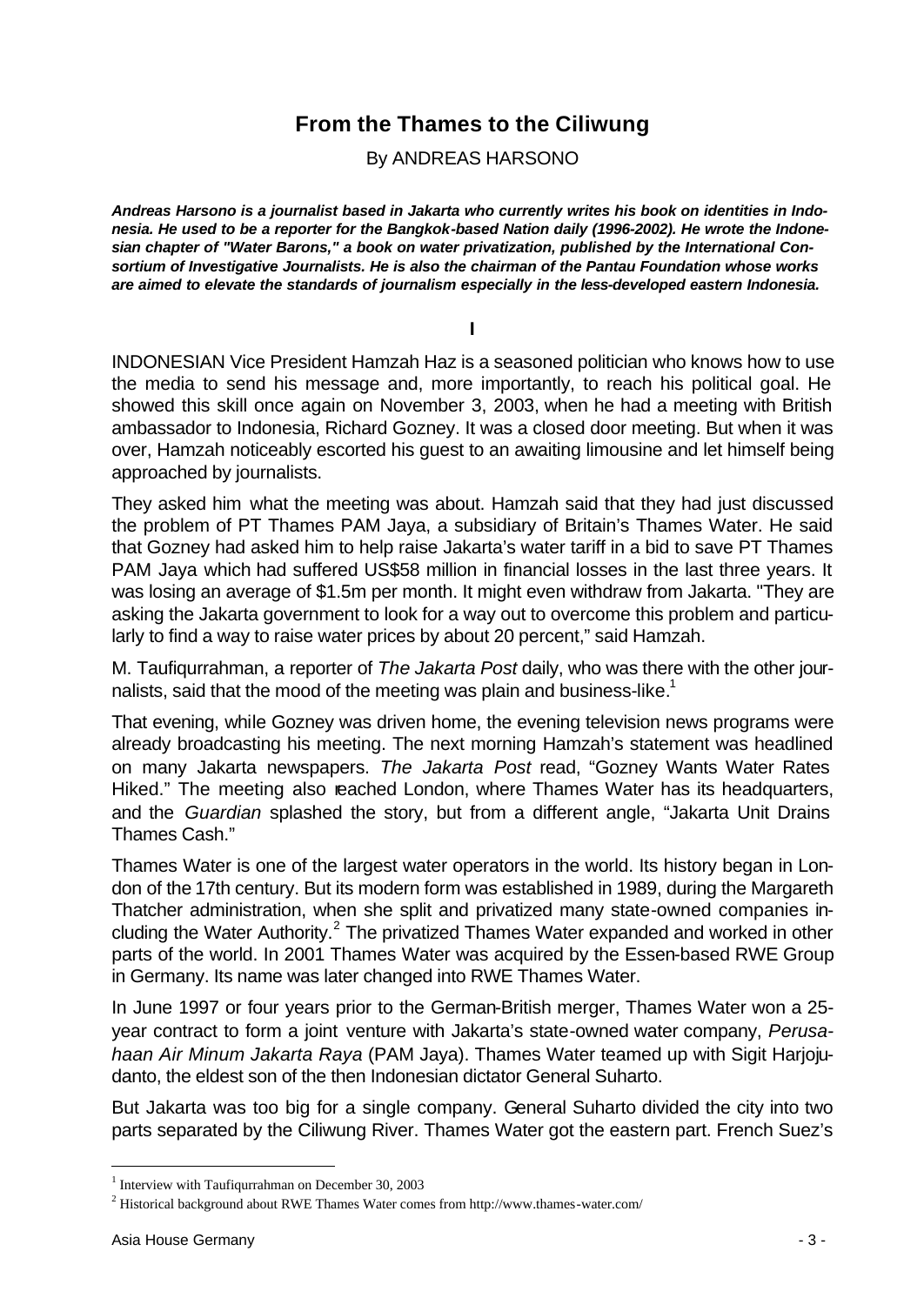Lyonnaise des Eaux (later it changed name into Ondeo) got the western side. Suez cooperated with the Salim Group, then the largest business conglomerate in Indonesia. The consortia began their work in February 1998.

But alas, three months later, Suharto fell from power on May 21, 1998 at the height of the Asian economic crisis. Riots broke up in many places in Indonesia. Many political organizations demanded Suharto to be tried for corruption. Many people believed that the Suharto children and cronies were involved in dirty business deals. As a result, both Thames Water and Suez, considered to be Suharto-related businesses, were forced to renegotiate their contracts. Indonesia also suffered badly from the economic crisis. The rupiah was devalued from 2,300 to the American greenback in July 1997 to more than 10,000 in mid 1998.

The consortia managed to renegotiate and to keep their operations although they did not expect such a huge devaluation. Inflation rates were just going crazy. The Jakarta government and its City Council were continueously involved in negotiations with the consortia on the water hikes. There have been three tariff rises since the consortia began to work in February 1998. The first raise was in February 1998 by 18 percent, the second was in April 2001 by 35 percent, and the third was in April 2003 by 40 percent. But the tariffs were still lower, on average, than the water charge that PAM Jaya has to pay to the international operators.

When Richard Gozney came to visit Vice President Hamzah Haz, the idea of another price hike was strongly opposed by consumer protection activists, nongovernmental organizations, and a number of political parties. They argued that both RWE Thames Water and Suez had failed to improve services and efficiency, with frequently disrupted water supply, poor water quality and a 45 percent water leakage rate. A water consumer group, Komparta, even filed a law suit, saying that service provided by the consortia was not satisfactory.

How such a tricky situation involved Gozney? Is it because of his friendships with many members of Jakarta's elite circle? How much does his proficiency in the Indonesian language, which he speaks with a slight Jakarta accent, help him to penetrate the complex power structure in Jakarta?

Said Budairy, a spokesman for Hamzah Haz, realled that Gozney had initially talked with Jakarta Governor Sutiyoso. Gozney asked the Governor to raise the water tariff. Sutiyoso, however, told Gozney that he needed a strong back up to raise the tariff, saying that the back up should come from "someone at the top."<sup>3</sup>

Gozney, who has a friendship with John Trew, the president of PT Thames PAM Jaya, initially tried to approach President Megawati Sukarnoputri. But her schedule was rather hectic. "Sometimes she also doesn't move that quick," said Budairy. Gozney finally decided to approach Hamzah and asked for a meeting.

According to Budairy, Hamzah agreed to support the price increase but asked the British company to implement a cross subsidy mechanism between the poor and the rich. Hamzah was worried that without such an increase, RWE Thames Water was to pull out of Indonesia that would not only cause a problem in water supply but also scare other foreign investors off Indonesia.

<sup>&</sup>lt;sup>3</sup> Interview with Said Budairy on December 28, 2003 and January 8, 2004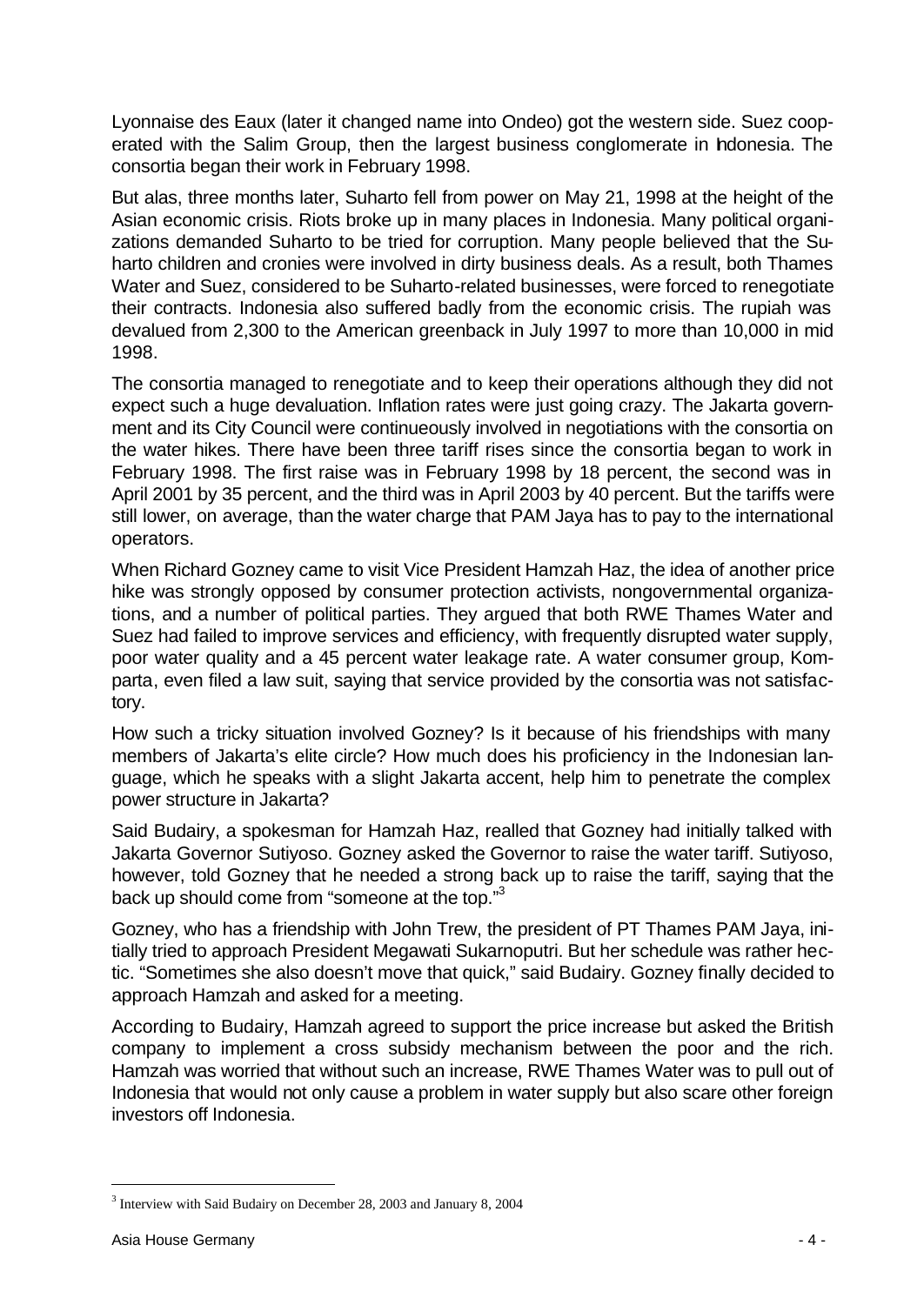But such a request did not come only from the German-British corner. Suez sent Eric de Muyinck, the Ondeo president for international affairs, to have a meeting with Governor Sutiyoso. De Muyinck and Michele Tay, Ondeo president for Asia, visited Sutiyoso office on October 21. According to Bernard Lafrogne, the Ondeo representative in Jakarta, their message was pretty simple but bold: Increase the tariff or see Ondeo to the pull out of Ja $k$ arta! $4$ 

Such double pressures obviously worked. Governor Sutiyoso got the green light from Hamzah Haz. He submitted a proposal to the City Council on November 10 or one week after the Gozney-Hamzah meeting, saying that the two water operators needed such a hike to keep the water distribution in Jakarta. He suggested an increase of 30 percent --ten percent higher than the Gozney proposal.

The proposal explains that 17 percent of the increase would be used to pay off PAM Jaya's Rp 900 billion (\$105.88 million) debt to the water operators and the remaining 13 percent to cover inflation and the two firms' operational costs. The debt was a cumulative result of the differences between water fees paid by customers and water charge paid by PAM Jaya to the international water companies since February 1998.



#### **Water Charge vs. Tariff Jakarta 1998-2004**

Without much a do, the City Council, whose members were partly dominated by Hamzah's men, approved the proposal in December 2003, saying that the new tariff would be increased 30 percent by January 1, 2004. Gozney did indeed have the applause. When he finished his term in January 2004, he got impressive farewell parties! He managed not only in explaining the Iraq war to the Indonesian public bus also to defend the British business interest in Indonesia.

<sup>&</sup>lt;sup>4</sup> Interview with Bernard Lafrogne 31 December 2003.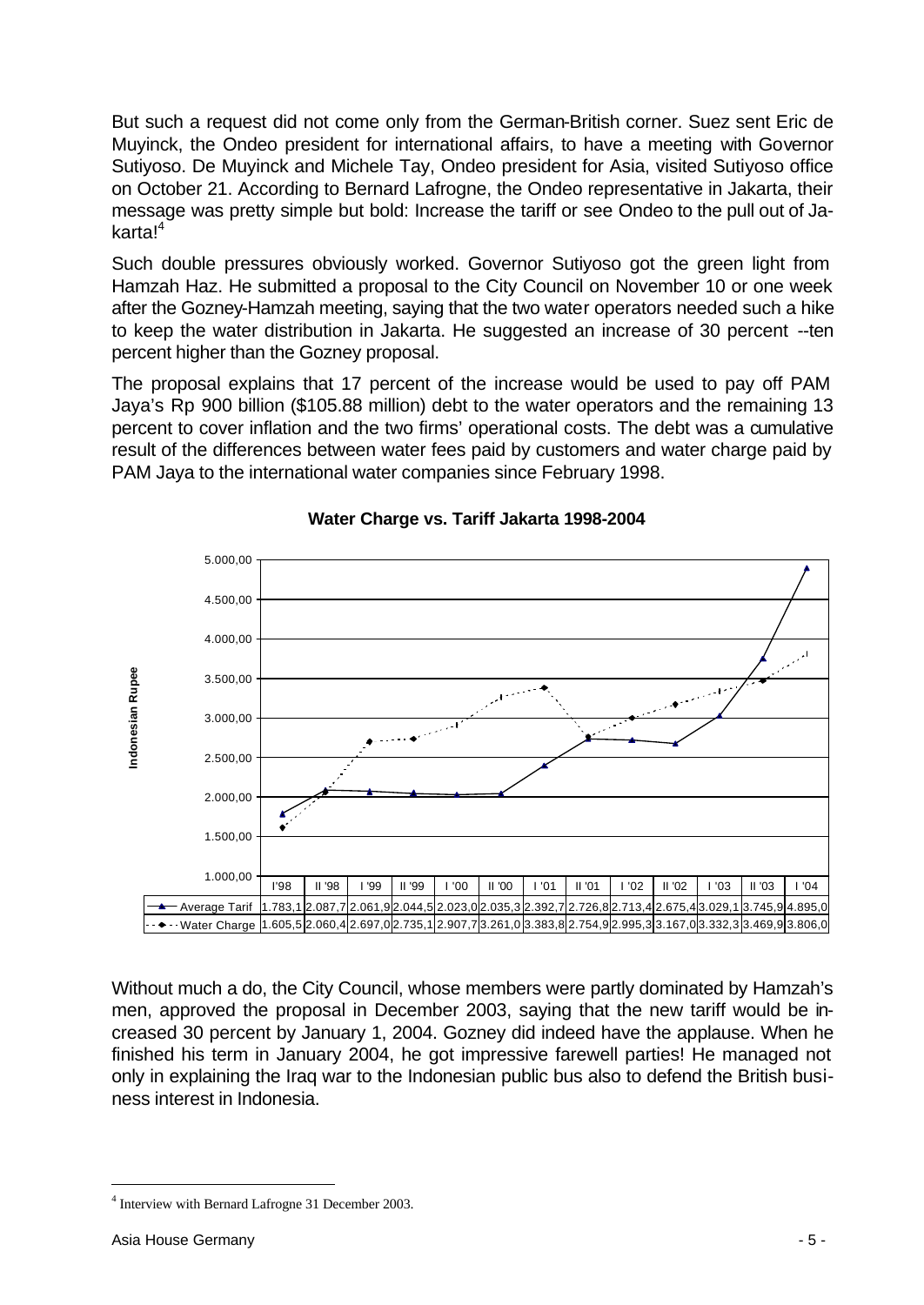ACHMAD Lanti is a bureaucrat who is well versed when talking about his works, peppering his conservations with regulations, numbers, dates, names, and other data. He is dark skinned and dressed modestly. When I visited him last December, Lanti seemed relaxed and eager to describe many issues on water operation in Jakarta. Like usual, he provided me with charts, data, and numbers, taken from some shelves in his rather small office on a two-story building in the Pejompongan area in central Jakarta.

Lanti is the head of the Jakarta Water Supply Provision Regulatory Body whose main duty is simply to be an "umpire" between the private water consortia and the governmentowned PAM Jaya water company. He got that job in November 2001, a few months after his retirement at the Ministry of Public Works.

The Regulatory Body is a newly-established organization. Lanti needs to balance the public interest, which needs clean water at fair price, and the private consortia, which needs financial gain over their investment. "The Indonesians sometimes accused me of being a coward, not courageous enough to counter the international operators. But the foreigners themselves accused me of being too nationalist. It is not easy to build trust here," he said.

Lanti is not a new face in the water business. He came to Jakarta in 1968, after graduating from the Bandung Institute of Technology, one of Indonesia's oldest universities, to build his career as a civil servant in the Ministry of Public Works.

"Initially I stayed in my brother's house on Jalan Benda in Kebayoran Baru in southern Jakarta. Only later I have my own house. But I'm fortunate because I always have clean, very clean, ground water from our wells even in my house now in Radio Dalam. I never used the piped water," said Lanti.

Lanti is one among very few Jakartans who have access to clean water. But many don't. The Dutch colonial government built Jakarta's first potable water supply system with the capacity of 600 liters per second in 1928. It was intended to serve 300,000 populations living in the elite circle of the city in northern and central Jakarta. When Indonesia gained independence in 1945, the system was gradually expanded but not to face the rapid postindependence expansion. Water quality declined rapidly in the 1970s due to massive industrialization, urbanization and a lack of regulations to control water pollution.

According to the Indonesian national statistic, in 1991 Jakarta's population was nearly seven million but only 45 percent had piped water. It built many skyscrapers but many Jakartans found their tap water working only at night. Many also dug out wells, like the Lantis, and used high-powered water pumps in the leafy areas of southern Jakarta, which was only expanded since the late 1970s.

Lanti's love affairs with water, especially piped water, began rather unexpectedly. Back in mid-1995 he was asked to represent his boss to attend a meeting with Public Works Minister Radinal Moochtar during which Moochtar briefed him about the government intention to privatize PAM Jaya.

The briefing did not come out of the blue. On June 12, 1995, President Suharto brought up the issue of the privatization with Radinal Moochtar. Suharto instructed Moochtar to set up a team to prepare the privatization and to include private investors. Suharto explicitly told Moochtar to contact his son, Sigit Harjojudanto's PT Kekarpola Airindo as well as Salim Group with their respective international partners, Thames Water and Lyonnaise des Eaux.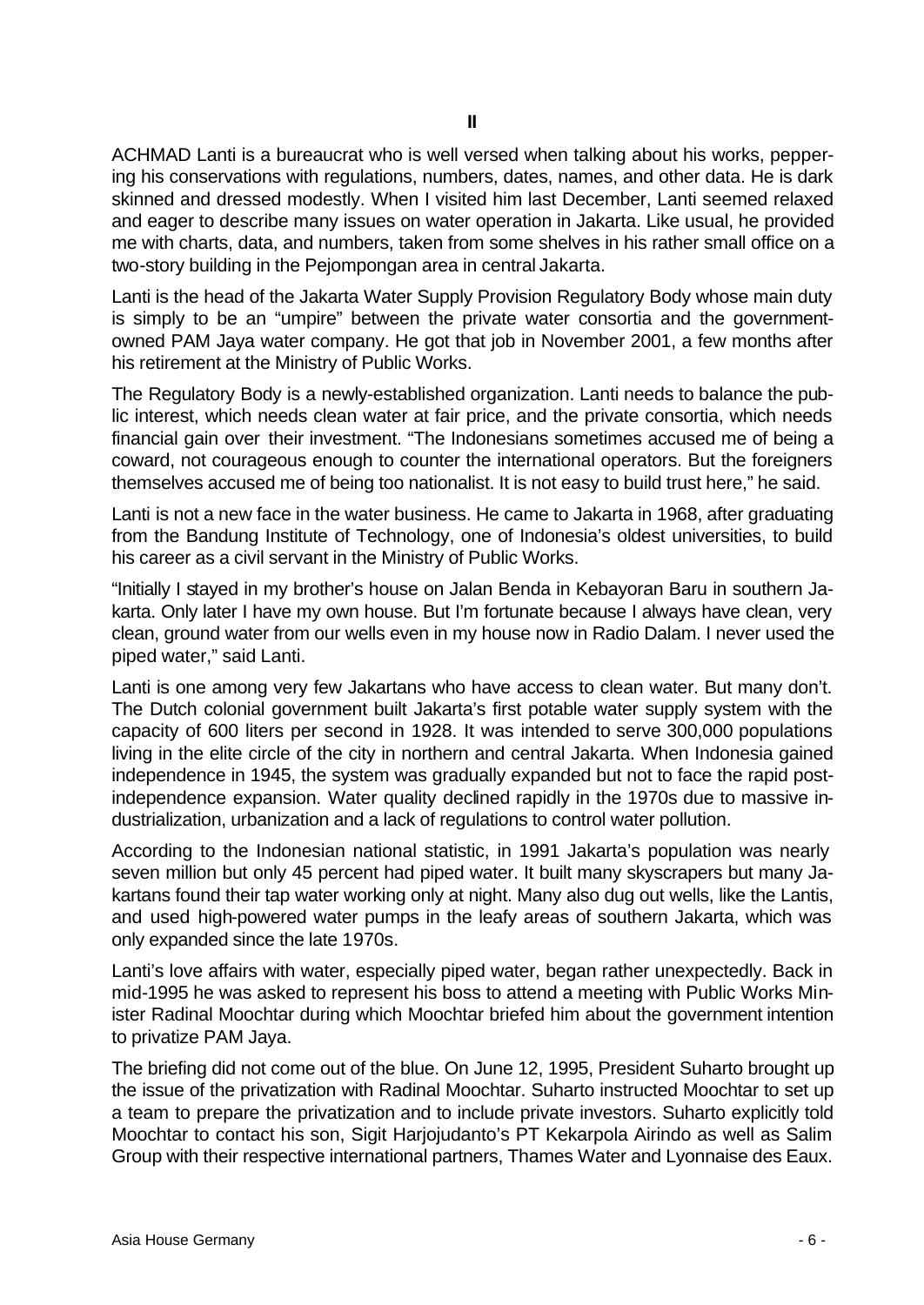That instruction sped up the work. Suharto enjoyed immense power and Radinal Moochtar knew that. Three days later, Moochtar held a meeting at his ministry in which he told his colleagues Suharto's instruction. The meeting decided to divide Jakarta into two water zones. The separating line is Ciliwung River. Its western part will be given to Salim Group while the eastern one will be Sigit's firm. They agreed to set up two teams to work on the privatization. The first team was to deal with national regulations, which include issuing new ministerial decrees on water privatization. The second team was to negotiate with the private investors. Lanti joined the second team.

Sigit Harjojudanto was known as a rather infamous gambler. His works were mostly to broker deals, using the influence of his father to entice multinational companies which were to operate in Indonesia. He also sits on the board of some Suharto-controlled "charity foundations." These foundations were later in the post-Suharto period found out to be the money-making machinery to oil Suharto's political manouvers.

But the idea to privatize PAM Jaya was not Sigit's original idea, nor his father. This idea probably started in the early 1990s. Jakarta was then growing into one of the most expansive cities in Asia's emerging economies. In June 1991, the Indonesian government signed a US\$92 million loan agreement with the World Bank to finance the PAM Jaya System Improvement Project for 20 years at 9.5 percent per annum interest. The loan coupled another loan from the Japan-based Overseas Economic Cooperation Fund to build a water installation in Pulogadung in eastern Jakarta.

In 1993 Thames Water decided that it should work with Sigit Harjojudanto in water business. Sigit asked his close associate, Fachry Thaib, a businessman from Aceh, in the northern tip of Sumatra, to deal with Thames Water.

In Paris, Thames Water's operation in Jakarta prompted Suez's Lyonnaise des Eaux, the world largest water operator, to move fast. Lyonnaise des Eaux asked Bernard Lafrogne, a French national who works in Jakarta, to open a representative office. Lafrogne is a Vietnam-born engineer and got his engineering degree in Toulouse in southern France. He first arrived in Indonesia in 1977 during which he worked in a World Bank-financed project. He speaks Indonesian fluently and married to an Indonesian woman. He knows PAM Jaya as he used to work as a consultant there. "I was born in water and will die in the water," he once told me.

Lyonnaise des Eaux approached Salim Group CEO Anthony Salim. Salim was interested but wanted to know how to deal with Sigit and Thames Water. Lafrogne suggested dividing the business pie. "Jakarta is big enough for two companies," he said, adding that Manila and Paris' water services were also operated by two companies. Salim agreed and appointed one of his colleagues, Iwa Kartiwa, to head the negotiation.

The British and the French expected the Suharto instruction would clear their way. It turned out to be the beginning of a complicated negotiation between the private consortia and PAM Jaya.

PAM Jaya is technically under the Ministry of Public Works. But PAM Jaya is officially owned by the Jakarta government and its directors must answer to the governor.

Surjadi Soedirdja, the then governor of Jakarta, was widely known among his subordinates to be a strict bureaucrat with a clean record. He never publicly said whether he agree or not with the privatization. But he obviously questioned Suharto's decision and wanted to obey rules to make the privatization as sound as possible.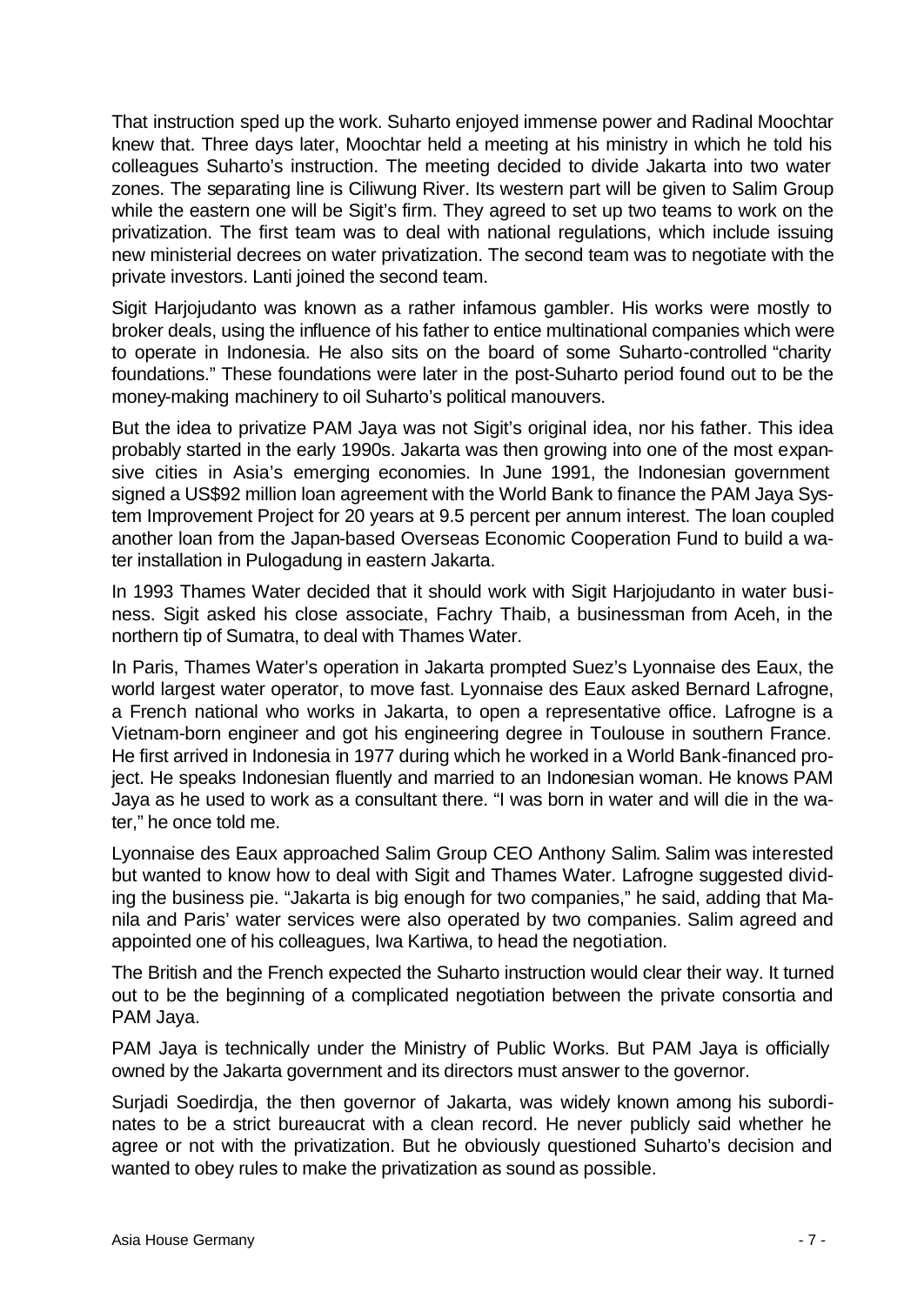But Surjadi also had to answer to his boss, Home Affairs Minister Moh.Yogie S.M., who is a protégé to Suharto. To make matters more complicated, PAM Jaya's foreign loans, mostly arranged by the World Bank, were officially signed by the Ministry of Finance. PAM Jaya had to report to the Ministry of Finance as well.

The World Bank, supported, if not pushed for, the privatization. But Akira Nishigaki, the president of the Overseas Economic Cooperation Fund, once privately told Rama Boedi, the then president of PAM Jaya, that the privatization was "too early."

Many PAM Jaya managers, which include Rama, were also reluctant. PAM Jaya had around 3,000 employees who were well unionized. They pressured the consortia to give them at least the same amount of benefit that they got from PAM Jaya. It was a tough negotiation indeed.

"I joined their first meeting at Hotel Sahid Jaya," said Lanti, referring to a meeting between the consortia and the government team. The meeting took place on 12-15 June 1996 at Sahid Jaya Hotel in Jakarta. Each delegate had five members. The PAM Jaya-Jakarta government team included bureaucrats like Prawoto Danoemihardjo, A. Lanti and Rama Boedi. PT Garuda Dipta Semesta team included Iwa Kartiwa as well as Christian Michelon and Bernard Lafrogne of Lyonnaise des Eaux. PT Kekarpola Airindo team included Fachry Thaib as well as John Blair, Lindsey Dawes, and Les Crowther of Thames Water.

PT Garuda Dipta Semesta was 60 percent owned by Salim Group and 40 percent by Suez. PT Kekar Thames Airindo, the former name of PT Thames PAM Jaya, was 80 percent owned by Thames Water Overseas Ltd. and 20 percent by Sigit's PT Kekarpola Airindo. The meeting concluded:

- They agreed that the private investors would be responsible for providing funding and meeting the technical targets;
- PAM Jaya would monitor the achievement of the technical targets, objectives, and service standards, and to make recommendation to the setting of the tariff;
- PAM Jaya would discuss with relevant government agencies the enforcement of regulations for the closure of deep water wells where pipe water is available;
- They will use a profit sharing arrangement;
- The investors would use existing assets of PAM Jaya but further discussion is needed as to the ownership of new assets etc;
- The investors agreed that 100 percent of PAM Jaya's operational employees would be transferred to the investors, and by the end of the first year, at least 80 percent of the investor's employees would be such transferred employees. PAM Jaya then had 3,053 employees of which only 250 were working in the head office (not operational staff);
- PAM Jaya would provide a list of its existing inventory of supplies and materials for the investors to consider;
- They still disagreed where to settle their dispute. PAM Jaya preferred to have it in Jakarta while the investors chose a neutral jurisdiction in a third country;<sup>5</sup>

The two sides spent more than one year to negotiate. The Jakarta government assigned many officials, which include Lanti, Danoemihardjo, as well as Rama Boedi, to be involved

 $<sup>5</sup>$  Four-page minute of the 12-15 June 1996 meeting</sup>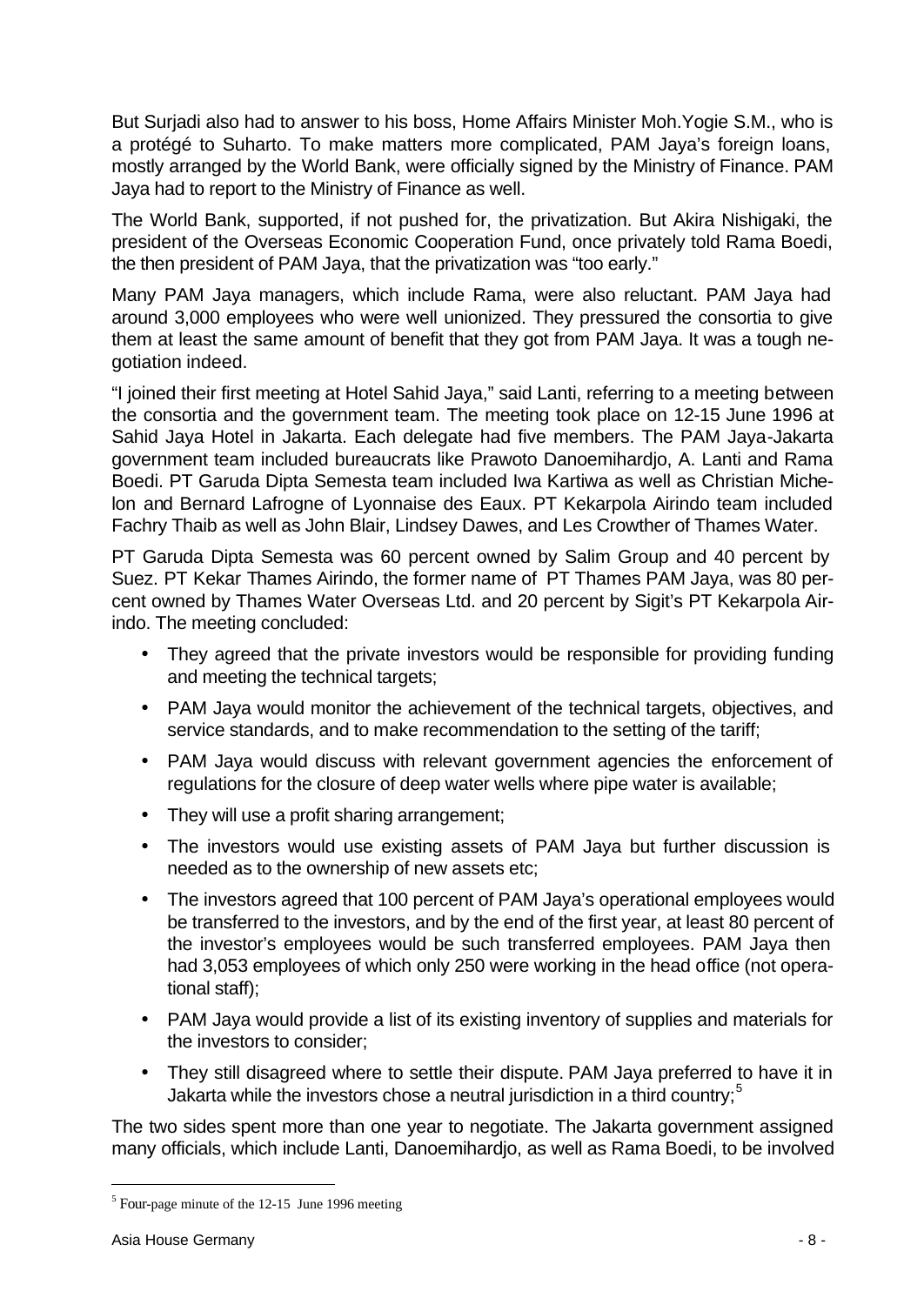in the negotiation. Lawyers, accountants, consultants, engineers, managers and bureaucrats were involved in the negotiation. "We have many meetings until we cannot count. We moved from hotel to hotel," said Lanti.

The contracts were finally signed on June 6, 1997. Each side signed a thick document around 600 pages with many charts, calculation formulas and tables. Governor Surjadi Soedirdja authorized the contracts himself. Sigit Harjojudanto also attended the signing ceremony. According to Bernard Lafrogne and Iwa Kartiwa, it was the only time they saw Sigit during the many years of this privatization process.

The concession is basically a 25-year profit sharing arrangement, authorizing the private consortia to work on many sectors, from cleaning raw water supply to collecting money from consumers. The private companies would use PAM Jaya's assets, from water installations to office buildings. But the private consortia need to pay PAM Jaya's foreign debts. They must also employ PAM Jaya's 3,000 employees.

PAM Jaya's main responsibility is to monitor the private consortia's performance. PAM Jaya would monitor the technical targets, objectives, and service standards, and make recommendation to the setting of the water tariff. Disputes should be brought to a thirdcountry court in the neighboring Singapore.

The contract stipulated the first five years are the most crucial period. The contracts might be reviewed if the private consortia do not meet especially the technical requirements in the first five years. In 1997 PAM Jaya had 428,764 water connections and sold 191 million cubic meter of water. It served around 43 percent of Jakarta's population but 57 percent of the water was considered non-revenue water (leakage).

The contracts said in the first five years, the private consortia should be able to have 757,129 connections and to sell 342 million cubic of water. Its scope of water service should be 70 percent and the non-revenue water should decrease down to 35 percent.

|                                   | 1998    | 1999    | 2000    | 2001    | 2002    |
|-----------------------------------|---------|---------|---------|---------|---------|
| <b>Total connections</b>          | 470,674 | 571,776 | 653,885 | 711,003 | 757,129 |
| Scope of water service            | 49%     | 57%     | 63%     | 67%     | 70%     |
| Non Revenue Water                 | 50%     | 47%     | 42%     | 38%     | 35%     |
| Sold<br>(million<br>volume<br>m3) | 210     | 244     | 281     | 317     | 342     |

### **Technical Targets in the 1997 Contract**

*Source: contract signed between PAM Jaya and the private consortia*

The contracts said the private investment during the first five years should be 732 billion rupiah (US\$318 million, exchange rate 2,300 rupiah to one dollar). Water tariff should be determined by the Jakarta City Council. But automatic tariff adjustment might take place every six-months based on a complex calculation formula if the City Council does need more time to increase the tariff.

Nila Ardhianie of the Indonesian Forum on Globalization wrote in a paper presented at the World Water Forum in Japan in March 2003 that the privatization was made with an arm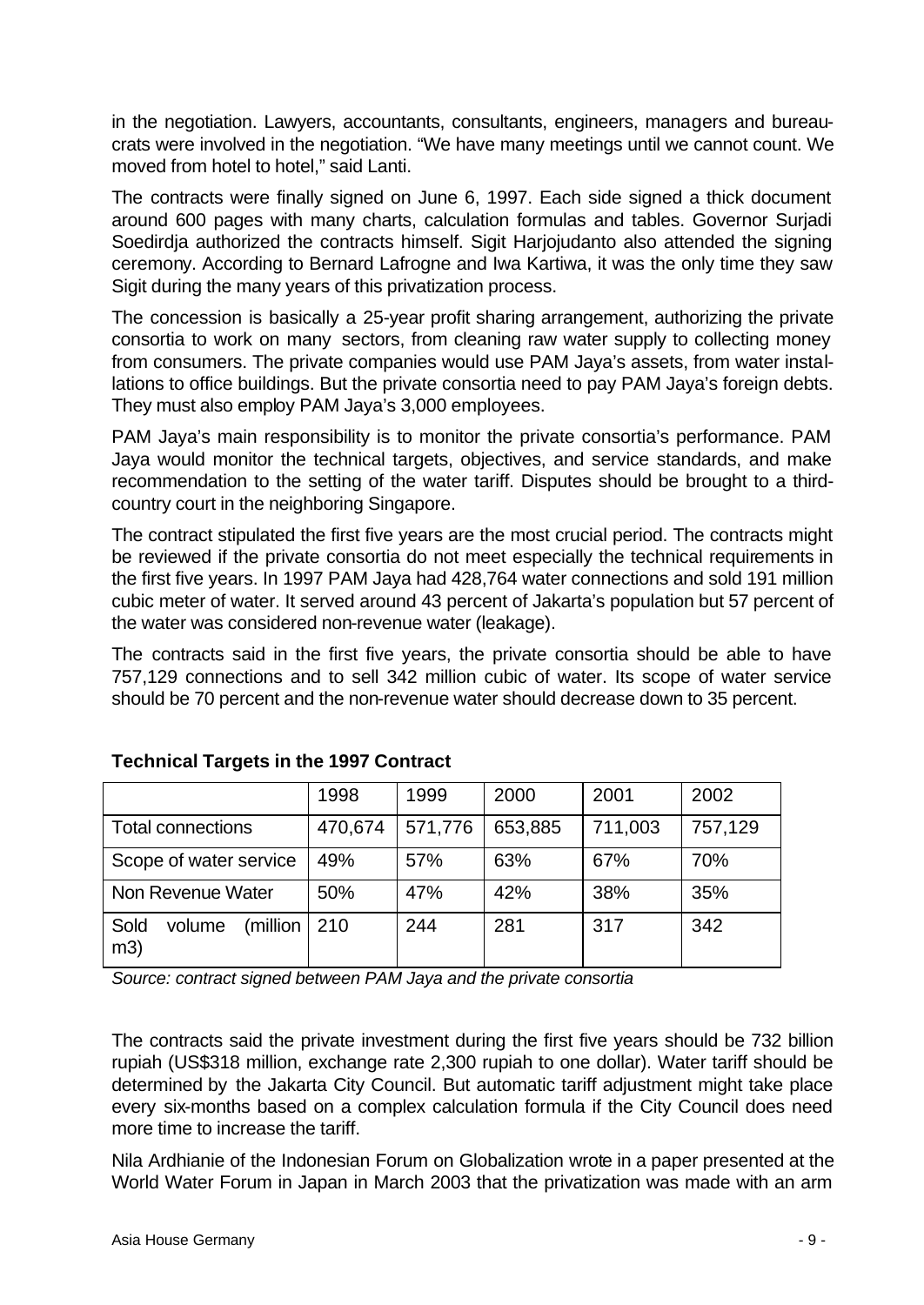twisting method and accused the World Bank to play the pivotal role. She argued that the World Bank had provided various loans on water works to Indonesia since 1968, including the \$92 million loan for PAM Jaya in 1991, but ironically, when the project was finished in 1998, privatization took place. Asset management and operational management were all transferred to the two companies. "This meant that PAM Jaya was not given the chance to use the assets built with the loan," she said. $6$ 

Nila got the point. In October 1997 a World Bank team headed by economist Alain Locussol published a report entitled *Indonesia Urban Water Supply Sector Policy Framework*. Locussol recommended some policies to privatize most of around 300 water companies throughout Indonesia. He suggested the Indonesian government to separate "ownership of assets from their management," meaning that the local administrations might own the water assets but not to manage the water distribution.

He argued that the separation could limit "ad-hoc local political interference" in the water management. It might also facilitate implementation of "performance contracts" and the involvement of private companies in the delivery of water supply service. It would also allow "managing companies" to group themselves to more efficiently address issues common to adjacent water supply systems

It drew criticism from Stephanie Fried of the Washington-based Environmental Defense Fund. Fried wrote a paper in which she questioned Locussol's report. "At no point in the 54-page analysis is there mention of the names of the owners of the 'two private consortia,'" Fried wrote.

Locussol did not mention the fact that PAM Jaya had been handed over to Sigit and Salim. "Who owned the two private consortia referred to throughout the Bank's report?" Fried questioned.

Fried described that PAM Jaya had received the \$92 million loan for six years from the World Bank but Locussol did not mention the financial and legal consequences of the privatization. "Given the Bank's anti-corruption efforts in Indonesia, why was no detailed analysis of the implications of the takeover of the Jakarta water supply provided in the Bank's *Implementation Completion Report* –other than statements to the effect that that the 'privatization' was facilitated by the Bank project, was likely to further development objectives, and that the private companies might be successful in lobbying?"

Many PAM Jaya negotiators agreed with Nila's and Fried's argument, saying that the private consortia had asked either Sigit Harjojudanto or Anthony Salim to intervene when they found difficulties. The management of the escrow account, for instance, theoritically was owned by both the consortia and PAM Jaya, but were made under the private consortia control only. The private companies controlled the bank accounts.

Achmad Lanti said the pressures were obvious when they were stumbling at difficult chapters. He said Governor Surjadi had even threatened to resign if the foreign companies insist to charge PAM Jaya in American dollars, instead of Indonesian rupiah. But the private consortia bowed to the pressure and agreed to settle in rupiah.

<sup>6</sup> Nila Ardhianie, "The Role of International Financial Institutions in PAM Jaya Privatization, Indonesia" in *Truth behind Water Privatization* published during the third World Water Forum in Kyoto, Shiga and Osaka, 16-23 March 2003.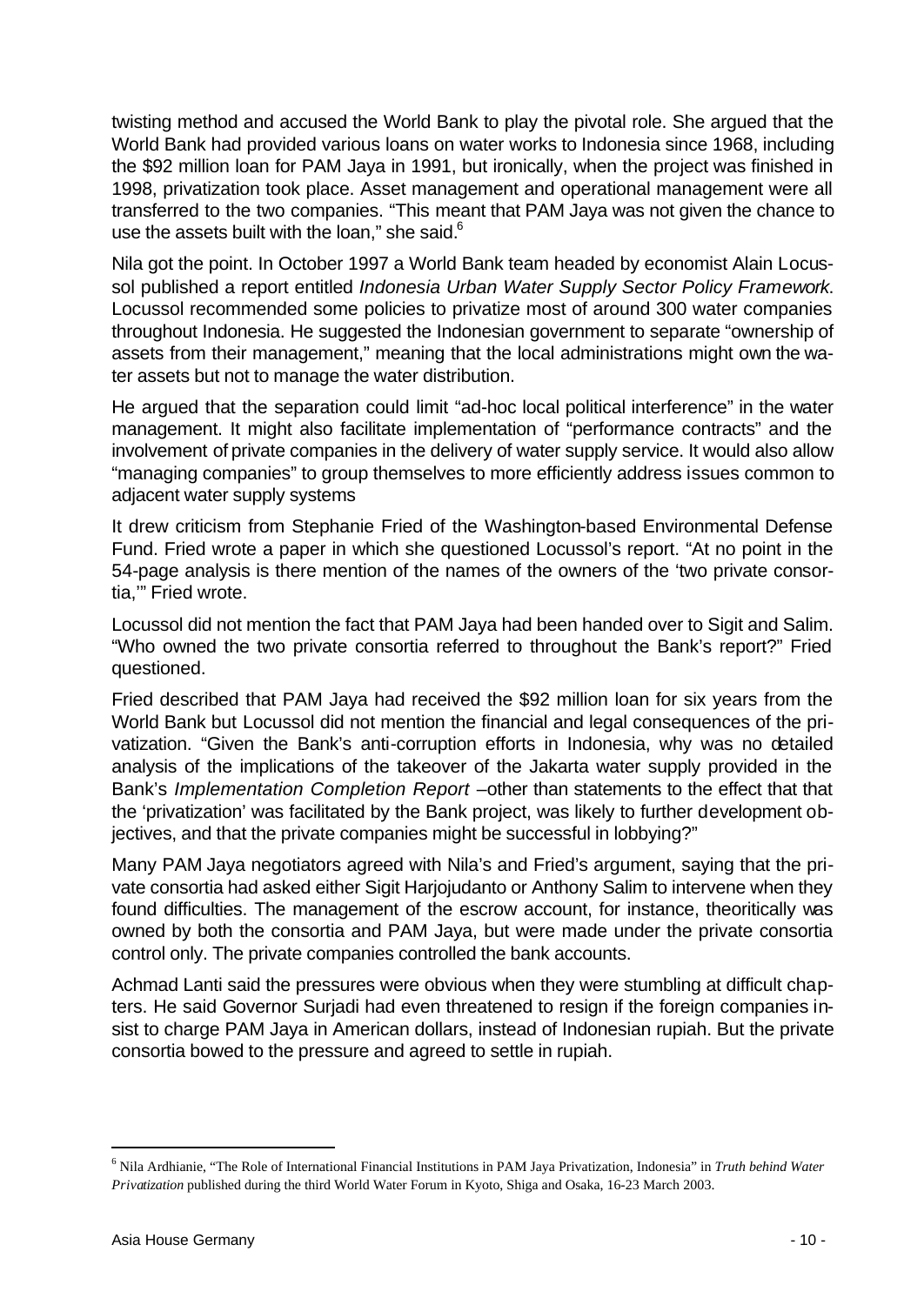But Surjadi agreed to have a clause that says if a shortfall takes place between what the consumers pay and the private consortia spend, and the City Council still need time to discuss the new water tariff, the tariff is to increase automatically.

Nila wrote that the privatization brought many problems, ranging from the labor issues to ownership, "It is worried that when the consession term is over, PAM Jaya will no longer have assets since it will be used to pay these debts."

When I asked Lanti about the activists' view, he just smiled, a bitter smile.

**III**

SUHARTO was born in June 1921 in the small village of Kemusuk on the Indonesian main island of Java. He grew up in a peasant family and lived an ordinary life. In the early 1940s he joined a Japan-sponsored militia organization. But Japan lost the World War II and Suharto became a freedom fighter. He fought against the Dutch colonial army, whose government was trying to retake the Dutch Indie. In 1949 freedom fighters in the Dutch colony gained the international recognition as an independent state and declared the establishment of the Republic of Indonesia under the charismatic leadership of President Sukarno.<sup>7</sup>

But Sukarno was not an efficient manager. He united the culturally-diversed country but failed to sustain enough economic growth to feed his people. Sukarno also tend to give way to the left leaning movement in this world's largest Muslim country. It was a risky position indeed. In 1965, at the height of the Cold War, Major General Suharto grabbed power from Sukarno. Suharto's military regime killed more than 500,000 Sukarno supporters. Suharto concentrated power into his own hands. He invited the World Bank to help direct Indonesia's development and opening Indonesia's huge markets and vast natural esources to foreign companies.

In the 1970s Suharto appointed his cronies, mostly Chinese-Indonesian businessmen like Sudono Salim, the founder of the Salim Group, to spearhead Indonesia's economic development. Their businesses boomed along with the exploitation of Indonesia's oil reserve. Indonesian economy grew about seven till eight percent annually that decade.

In the late 1980s, as the six Suharto children were already grown up, he began to put much of Indonesia's big businesses in the hands of his children that include Sigit Harjojudanto. When he was younger, Suharto asked business tycoon Sudono Salim to train Sigit and his siblings to become business people. Salim simply gave them shares in some of his companies.

In Suharto's Indonesia, foreign companies usually found difficulties to make major investment without first building partnership with the Suharto cronies. It was needed to overcome bureaucratic hurdles. The Suhartos were sleeping partners. They just rented their influence. But Suharto kept an efficient government. Opposition parties were repressed and the press was censored. Nobody could challenge Suharto for nearly three decades. Critics said Suharto ruled Indonesia like a Javanase sultan.

But in July 1997, or one month after the consortia signed the contract, currency speculators attacked Thailand's bath and later the Indonesian rupiah. The Asian crisis began and a political crisis appeared in Suharto's Indonesia. Riots broke up in many places over price increases of rice, cooking oil, sugar, milk et cetera. Some months later, knowing that he needed an international back up, Suharto invited the International Monetary Fund to help

<sup>7</sup> "*Otobiografi Soeharto: Pikiran, Ucapan dan Tindakan Saya*" as told to G. Dwipayana and Ramadhan K.H, PT Citra Lamtoro Gung Persada (1988)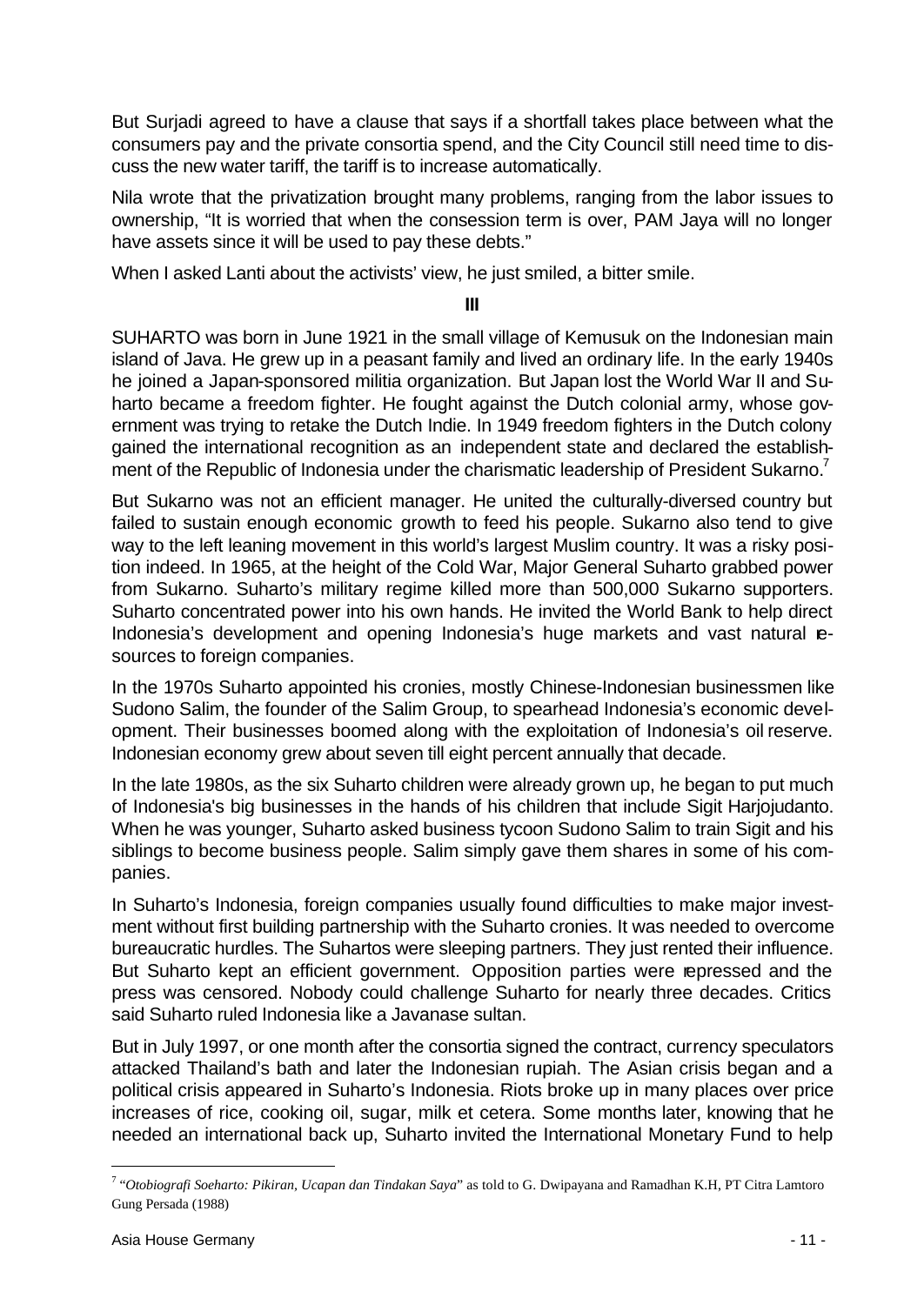his government. But his children and relatives, however, resisted many IMF recommendations, which include closing down their unhealthy banks. It deepened the crisis.

In October 1997, Suharto appointed Sutiyoso, a former Jakarta military commander, to replace Governor Surjadi Soedirdja. It produced a new atmosphere in the water circle. Unlike the cautious Surjadi, the less experienced Sutiyoso did not hesitate to look after the Suhartos' interest to get his own advantages. Home Affairs Minister Yogie S.M. soon authorized the contract. It was only a matter of time prior to the starting of the privatization.

In the wee hour of February 1, 1998, amidst the heightened political tension, the water contract became effective. Fifteen PT Kekar Thames Airindo executives, both expatriate and local, immediately visited PAM Jaya offices and water installations throughout eastern Jakarta that they were to control. "I was very happy. John Hurcom did the touring until morning," said Rhamses Simanjuntak, a PT Kekar Thames Airindo executive, referring to his British boss.

Meanwhile the Asian economic crisis became more and more difficult. Suharto tried every move to defend his power. His adventurous son in law, Lt. Gen. Prabowo Subianto, ordered his men to kidnap, torture, and allegedly killed many activists. Suharto's children increased the media campaign. In early May 1998, four students were shot death in a Jakarta rally. It provoked a nationwide campaign against Suharto.

Students began to occupy the parliament building. More politicians opposed Suharto. Journalists also took side. Many television executives ignored their censorship instruction. PAM Jaya employees joined the protest. The parliament finally asked Suharto to step down. Suharto was cornered.

Finally, on Thursday May 21, 1998, in the Merdeka palace in the heart of Jakarta, Suharto read a short statement in front of TV cameras. He said he was turning over his presidential power to his protégé and vice president, B.J. Habibie. In a somber tone, the ashen-faced leader said, "I have decided to hereby declare that I withdraw from my position as the leader of this Republic of Indonesia effective immediately."

Many Indonesians were stunned watching that nationally-broadcasted speech. The then 78-year-old Suharto had ruled this world's fourth most populated country for 33 years. B.J. Habibie, a German-educated airplane engineer, was immediately sworn in and Suharto quietly withdrew into an awaiting limousine.

Outside euphoria began to come into sight. Thousands of student protesters, who were occupying the parliament building some kilometers away from the Merdeka palace, wept into tears. The more energetic students cheerfully jumped into a large fountain pond, celebrating their triumph, crying, laughing, and crying again. It reverberated throughout the archipelago.

The atmosphere was slightly different across the parliament. In the PAM Jaya head office, its managers were jubilant but worried about something else. Fire razed many Jakarta buildings. Thousands of shopping centers, houses, and office buildings, especially those belong to Chinese-descent Indonesians, who are widely discriminated against in Indonesia, were looted and burned. More than 2,500 people died, mostly looters trapped in burned structures. Rumors spread that Chinese women were molested and even raped. Jakarta became a war zone.

"What will happen if the riots went on? Could we imagine Jakarta without water?" recalled PAM Jaya president Rama Boedi, who slept in his office during the preceding one-week riots.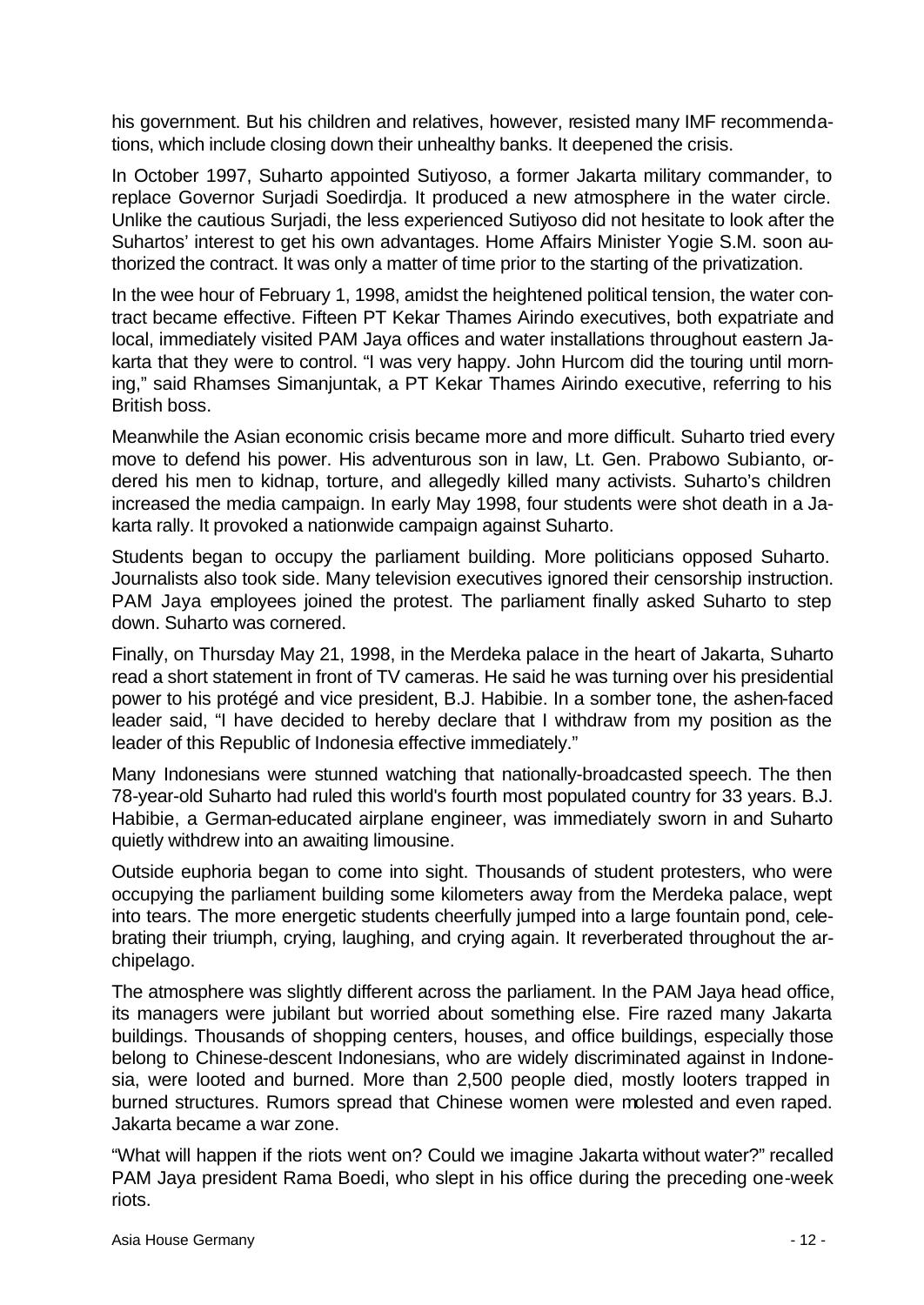Rama is an environmental engineer by training. He is also a muscular martial art lover and got the nickname "Rambo" –after Sylvester Stallone's Hollywood movie character and also the abbreviation of his name's first two syllables. This Rambo received many phone calls from several PAM Jaya managers, asking him what they should do.

"I have only three days of chemical stocks (to purify water). Should I stop the water supply?" asked one water installation manager.

"Sir what should I do?" asked another.

It was not easy for Rama to answer. His hands were tied. Just three months earlier, PAM Jaya's operation was handed over to the consortia.

PAM Jaya managers were worried because the French and British executives had all escaped Jakarta. Many western embassies, including the French and the British, have earlier urged their citizens to leave Jakarta. Lyonnaise des Eaux and Thames Water executives also rushed to flee Jakarta, believing their local partners would be able to manage operation in their absence. "They even did not telephone me," said Rama.

Rama decided to send a report to his boss, Governor Sutiyoso, on Friday. Sutiyoso right away issued a written instruction, asking Rama Boedi to take steps to secure water services and "if necessary to fully take over the operation to fill in the vacuum."

The following day Rama invited Iwa Kartiwa and Fachry Thaib, respectively the presidents of PT Garuda Dipta Semesta and PT Kekar Thames Airindo, with their executives, to come to the PAM Jaya headquarters.

The meeting started at about 10 am and held around a round-table. More than a dozen PAM Jaya executives and managers attended the meeting. Outside the meeting room, PAM Jaya employees were staging a rally. "The situation was very tense," recalled Efendy Napitupulu, a PAM Jaya manager, saying that he saw some men inside and outside the meeting room with pistols inside their jackets.

Rama recalled that he began by briefing Iwa and Fachry about Sutiyoso's instruction and asked them to sign a document handing over the water operation back to PAM Jaya. He cannot hide his disappointment toward the British and French executives. A debate took place between Rama and Fachry Thaib.

"Are you crazy? Where are your men?" shouted Rama.

"In Singapore."

Iwa and Fachry tried their best to be calm. Fachry already moved into a five-star hotel to avoid looting in his housing area. Anti-Suharto euphoria was running high. Iwa and Fachry apparently realized their new positions. They were the hunted Suharto cronies.

Rama Boedi took the initiative to ease the tension by bringing Iwa and Fachry into his office adjacent to the meeting room. Some key staffers accompanied Rama. Fachry and Iwa finally agreed to sign a prepared draft, officially handing over the water operation back to PAM Jaya.

At 3:05 pm they left the room. Iwa, Fachry and their peers used a back door to avoid the protesting employees.

"By Saturday the operation was already in my hands," recalled Rama Boedi.

The next Monday more than 3,000 PAM Jaya employees gathered in their head office, praising Rama Boedi and chanting, "Long live Rambo, long live Rambo."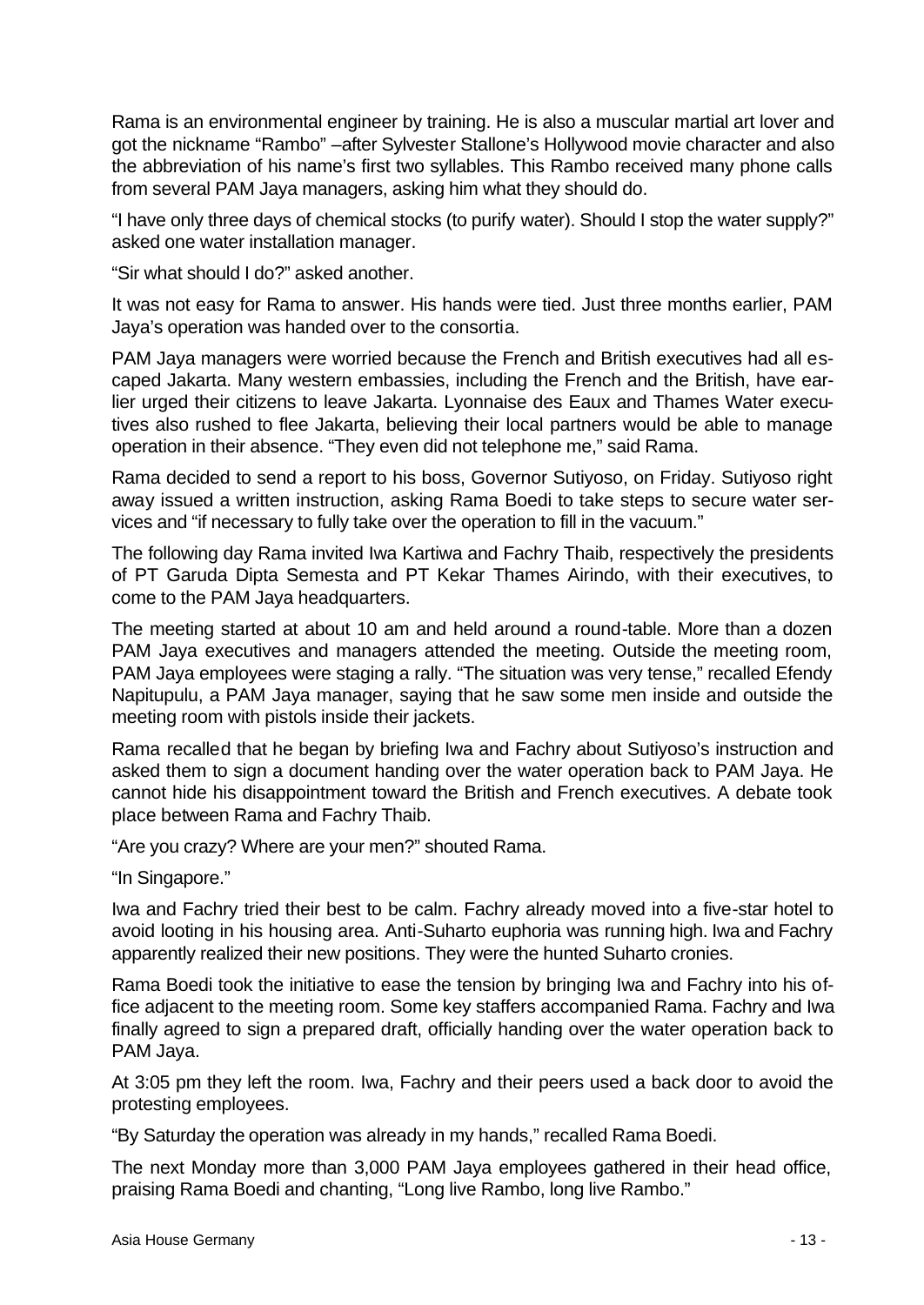Rama delivered a speech in front of the employees, "It is better for us to end the collaboration with our private investors as it does not utilize the employees of PAM Jaya. I hereby declare that I cancelled the collaboration."

"Long live Rambo, long live Rambo," chanted the employees who put him on their shoulders.

It did not last long. The British and the French expatriates considered the take over illegal. Lyonnaise des Eaux called it "coup d'Etat" in an internal report. As soon as the foreign expatriates returned to Jakarta, they demanded PAM Jaya to honor the contract.

John Hurcom and Bernard Lafrogne considered the signing was made under pressure. It was not valid. Hurcom and Lafrogne, however, realized that they should be more realistic. They saw the rising anti-Suharto sentiment everywhere. People raced to take off anything that signed their once cherished link to the Suhartos. Governor Sutiyoso himself made a drastic U-turn, trying to get rid of his Suharto connection. During the Suharto period, the Suharto connection was considered to be an asset. Now the connection became a liability. Sutiyoso said that the foreign companies might retain their contracts if only they were to abandon Salim Group and Sigit Harjojudanto.

Rambo was sandwiched between his boss and the two foreign giants. On June 1, 1998, exactly one week after his triumphant speech, Rambo helplessly signed another document that stipulates the two foreign companies will buy the shares of the Suharto cronies. The two foreign companies would leave Salim Group and PT Kekarpola Airindo. But they agreed to renegotiate the contract, admitting that the first contract was unfairly made. Rambo was helpless.

Zainal Abidin, a union leader in PAM Jaya, said the workers lost their trust in Rama that day, "Last week we thought he is a hero. He made a fiery speech, saying that we must defend PAM Jaya. We have to do this, we have to do that. Many of us put him on our shoulders. Now he is returning the company back to the foreigners. What the hell he is doing."

"Rama Boedi must be highly frustrated. He is a PAM Jaya official since his graduation day. His dream was to become its president. He thought that he could develop PAM Jaya and make PAM Jaya into a better company. When he finally became president, the company was privatized. Psychologically he is not happy," said Lafrogne.

Lafrogne personally felt sorry for his Indonesian partner. He considered Iwa Kartiwa an honest man, humble and very professional. "He was really sad when his pet project was taken away," Lafrogne recalled, adding that Salim Group initially wanted, on top of all their highly profitable companies, to contribute something to the people of Jakarta. Anthony Salim thought the water service was an ideal choice. But Suharto was gone and life must go on without him … and his cronies.

#### **IV**

DRIVING along on one of Jakarta's roads toward its eastern border, you have to struggle with reckless bus drivers, noisy minibuses, traffic jam, careless motorists, and chaotic intersections, to reach a long road which runs the length of the small Kali Malang river in eastern Jakarta. This drive takes you straight into one of the three largest water installations in Jakarta. It is locally known as the Buaran water station which is basically a huge complex with many military-like buildings, large water tanks, various sizes of pipes, and full security. I went there one early morning last December to meet Taufik Sandjaja, a leader of the Indonesian Drinking Water Labor Union (SPAI), along with some of his colleagues.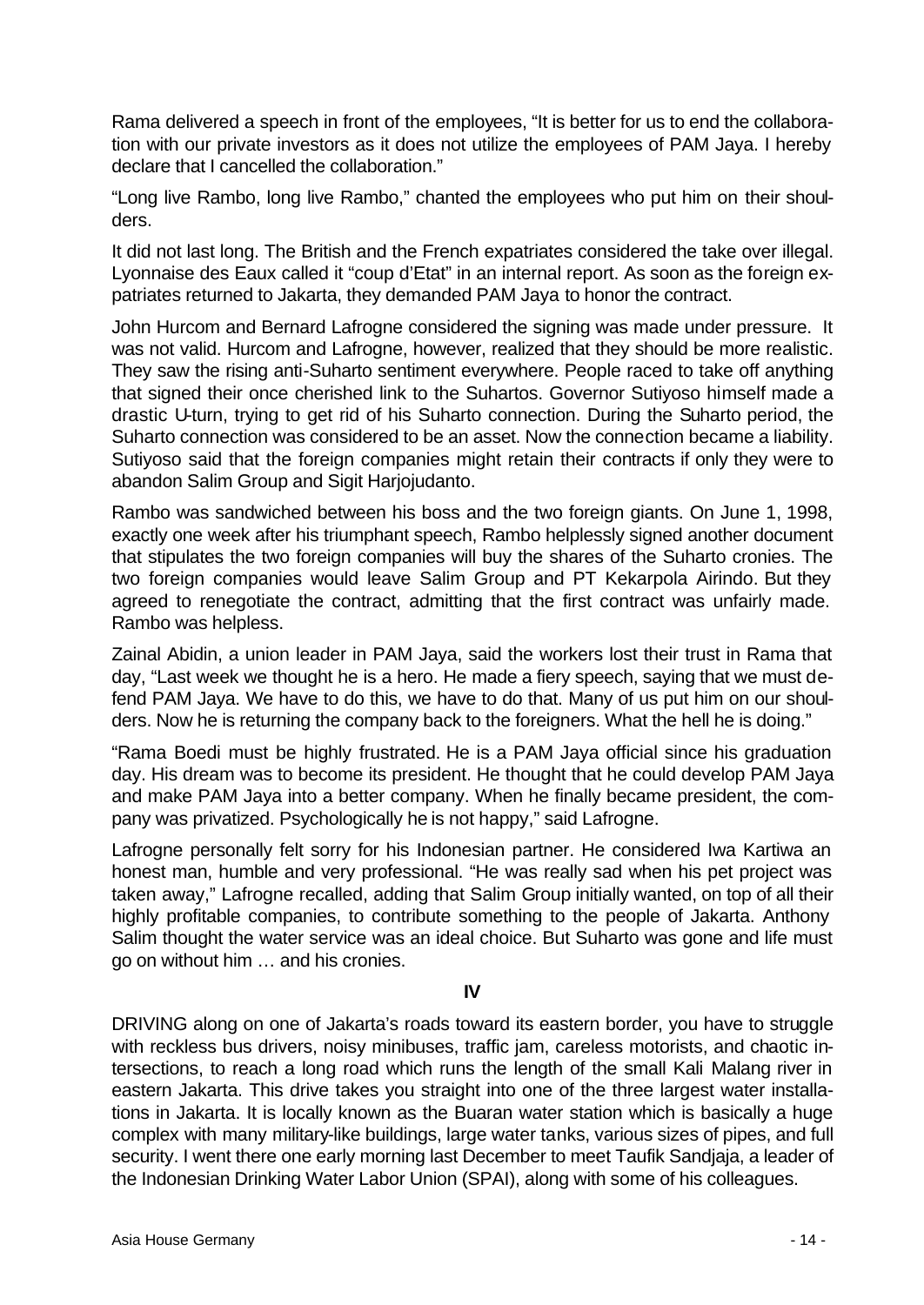SPAI is the largest of four unions that operate in PAM Jaya. They gathered in a tiny tworoom office next to a small kiosk which sold soft drinks, snacks, aspirins, and cigarettes. A lady who takes care of the kiosk served me a cold bottle of jasmine tea. Meanwhile, these activists chain-smoked during our interview. "I'm more and more dependent on the cigarrettes. You know I have so many problems," complained Efendy Napitupulu, another SPAI leader.

Napitupulu and four other SPAI activists were earlier fired by the management of PT Thames PAM Jaya, the new name of PT Kekar Thames Airindo, without clear reasons but apparently because of their activism. But the five workers, some of whom were highly educated, Napitupulu himself is an MBA, challenged the decision at a labor arbitration court and won. Napitupulu and the others were now "transferred" from PT Thames PAM Jaya back to PAM Jaya for a "re-education program" but without any specific job to do. The five were not the only ones. Many other activists also saw their monthly pay delayed. In one case, a unionist had his wage delayed for 16 months. Another leader did not attend the meeting as he had just got a stroke.

Activists like Napitupulu and Taufik were the ones who organized most of the union activities since the fall of President Suharto in May 1998. They organized street rallies, sometimes even welding the gates of PAM Jaya's storage houses, to protest the private consortia. They also pushed PAM Jaya management to get tough with the consortia. Last year more than 1,000 PAM Jaya employees even filed a law suit against PAM Jaya, for putting their job in jeopardy, as well as the two private companies. The case is still being heard at the Central Jakarta court.

"We lost counts on the number of the rallies," said Taufik. Their actions obviously attracted media attention. Taufik usually fed background information to reporters. He also visited media offices to brief their editors about the PAM Jaya saga.

An angry union leader even threatened Lafrogne with a knife. Lafrogne reported this to the police. Idris Mansuri of another union denied that he was serious in that incident, saying that it is a "normal practice" among Jakartans to bring knives. Police closed the case after Idris had apologized to Lafrogne.

This was the new unfriendly environment that RWE Thames Water and Suez's Ondeo must face in the post-Suharto period. Indonesia was no longer an authoritarian country. Anthony Salim and Sigit Harjojudanto were gone and the unions became much muscled. They had to renegotiate their 1997 contract.

President B.J. Habibie himself did not take much attention into the PAM Jaya privatization process. Habibie was occupied with many more critical issues which include the East Timor question and the Indonesian first post-Suharto election. In 1999 Habibie permitted the United Nations to conduct a referendum in the former Portuguese colony occupied by the Suharto regime since 1975. The East Timorese voted for independence. Meanwhile, Aceh in the northern tip of Sumatra opened a serious armed rebellion. The Papuan people in the easternmost province of Indonesia also demanded independence. Habibie had also to tackle allegations that he was a Suharto protégé who refused to bring Suharto to justice.

In October 1999 Habibie lost the presidential race to Muslim cleric Abdurrahman Wahid. Indonesia entered a much more complex democratization period. Wahid is a liberal intellectual and pro-democracy activist but not a good manager. Wahid ordered much democratization drives. He fired hard-line generals and even promised referendum in Aceh. He talked with rebels over the phone and listened to their needs. Wahid survived 20 months in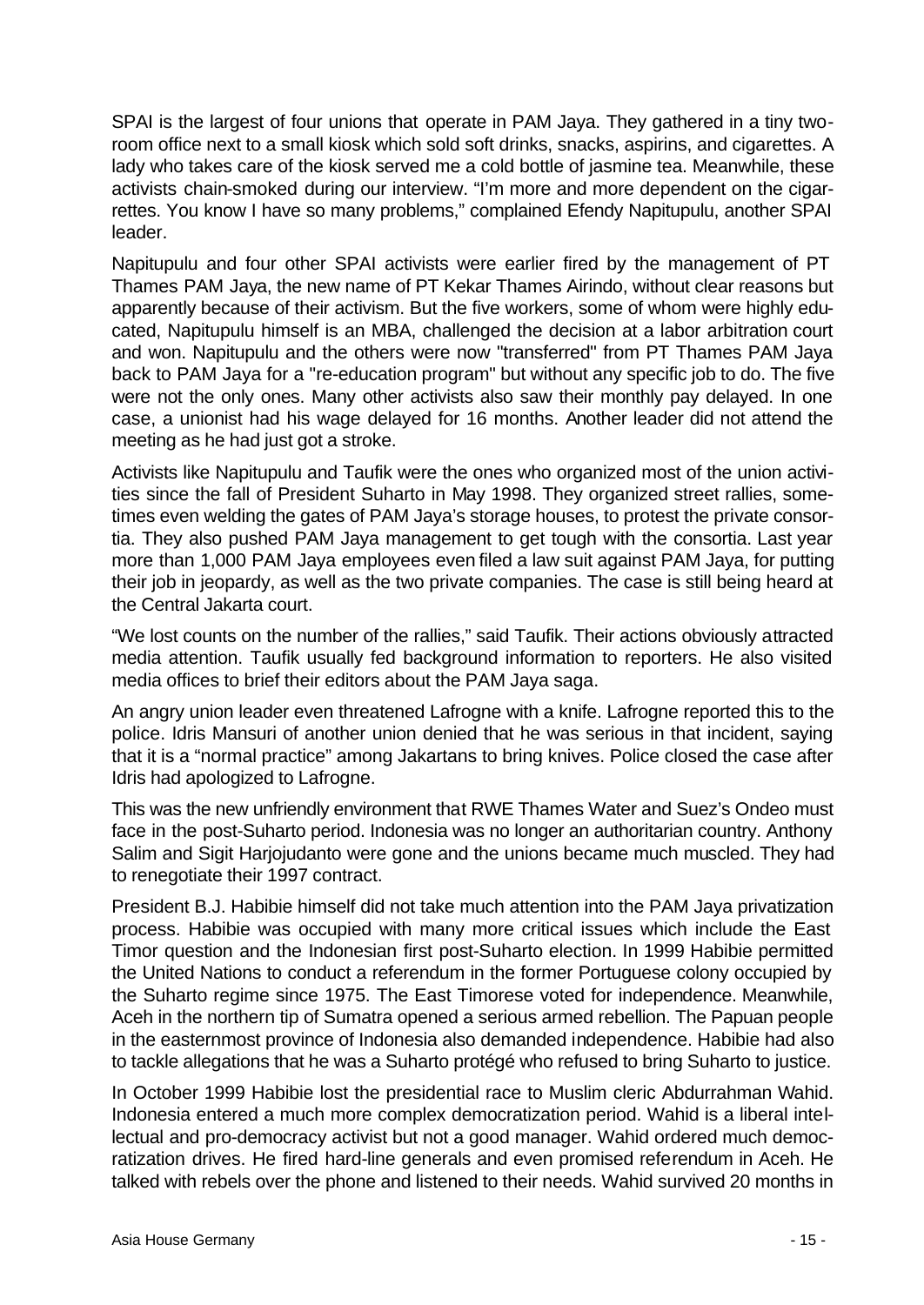office prior to an impeachment that unseated his presidency in July 2001. His deputy, Megawati Sukarnoputri, took over the executive seat. Hamzah Haz, then a minister, became the vice president.

What began as a protest against the privatization has later focused on wage issue. President Wahid issued a wage increase among civil servants during his rule. PAM Jaya employees considered themselves "civil servants." Now that they worked for RWE Thames Water and Ondeo, they found out that their incomes were 30 percent lower than their colleagues' paycheck who still worked for PAM Jaya. "We realized that those 200 who were at PAM Jaya were given better benefit," said Napitupulu.

Continued rallies disrupted the new management. Governor Sutiyoso fired Rama "Rambo" Budi, who was thought to support the protests. The new democratically elected parliament also threw their support to the workers.

In December 1999, Edy Waluyo, the speaker of the Jakarta parliament, sent a letter to Sutiyoso, saying that the renegotiation with the foreign consortia should be conducted until February 2000, "If the negotiation cannot be settle by February 1, 2000, the cooperation should be cancelled."

Sutiyoso hurriedly asked his men to speed up the renegotiation. The new team managed to move faster, persuading the reckless parliament to tone down their demand. Sutiyoso also refused to increase the water tariff. Water is a sensitive political issue. Sutiyoso dare not to provoke public anger when his own existence, as a former Suharto protégé, was widely questioned.

On February 28, 2000, when it was already clear that the negotiation couldn't be finalized, Edy Waluyo sent another letter, giving Sutiyoso two more months to negotiate. Sutiyoso also agreed to a water tariff increase by 35 percent in April 2001. The second negotiation became as long as the first one. Only on October 22, 2001 that the second, arguably much better contract, was signed between PAM Jaya and the consortia.

The two foreign companies changed their names. Both PT Thames PAM Jaya and PT PAM Lyonnaise Jaya were 95 percent owned respectively by their parent companies in London and Paris. Indonesian companies, respectively PT Terra Metta Phora and PT Bangun Cipta Sarana, owned only five percent shares. The two Indonesian minority shareholders are sub-contractors of the two consortia.

The second contract included 13 major changes. Initially the private consortia controlled the joint bank account themselves. The private firms could retrieve money from the joint account without PAM Jaya's approval. Priority of the account usage is for the operational costs of the private firms. PAM Jaya cannot inspect their financial report. It was changed. A regulatory body was also set up. Its first head is no one but Achmad Lanti, the retired civil servant, who used to be involved in the first negotiation.

|             | <b>June 1997</b>                                                                                                                                                                | October 2001                                                                   |  |
|-------------|---------------------------------------------------------------------------------------------------------------------------------------------------------------------------------|--------------------------------------------------------------------------------|--|
|             | PAM Jaya is responsible to close   Consortia should close the wells<br>deep wells widely used in Ja- with the Ministry of Mine and<br>karta among hotels and factories   Energy |                                                                                |  |
| Procurement | Open tender for the procurement  <br>above US\$5 million. Small PAM<br>Jaya contractors protested this<br>د د د د داد                                                           | Open tender above 500 million<br>rupiah (around \$50,000 with<br>current rate) |  |

#### **Differences between 1997 and 2001 contracts**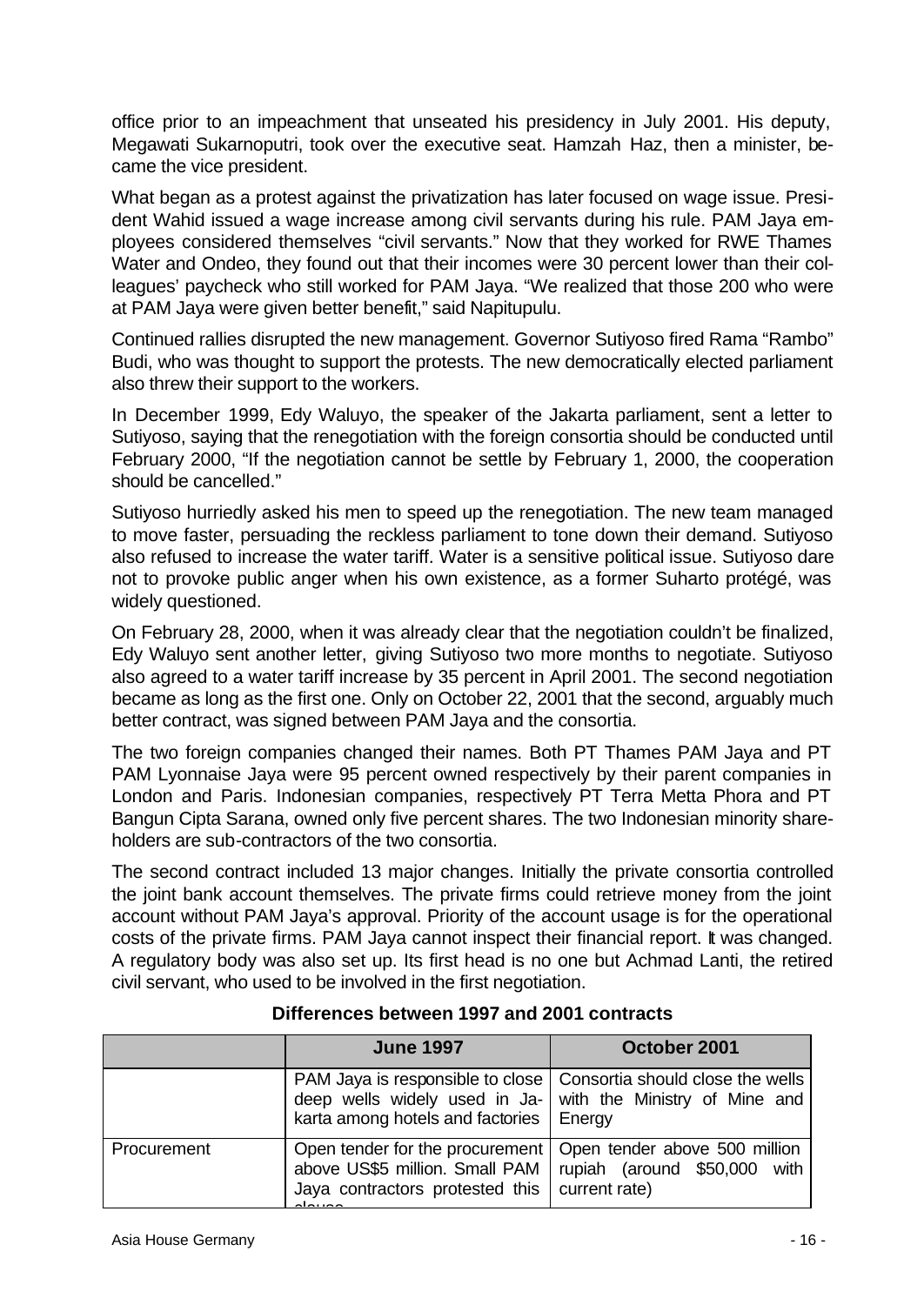|                        | clause.                                                                                                                                                                                                                                                            |                                                                                                                                                                                                                                                                                                                                                        |
|------------------------|--------------------------------------------------------------------------------------------------------------------------------------------------------------------------------------------------------------------------------------------------------------------|--------------------------------------------------------------------------------------------------------------------------------------------------------------------------------------------------------------------------------------------------------------------------------------------------------------------------------------------------------|
| Raw water supply       | PAM Jaya acted as the raw wa-<br>ter supplier to the private com-<br>panies, if PAM Jaya cannot meet<br>the<br>requirement, the private<br>companies could get raw water<br>from others and PAM Jaya has<br>to pay the difference.                                 | private companies deal<br>The<br>directly with the state-owned<br>Perum Jasa Tirta, PDAM Tan-<br>gerang, and PDAM Bogor, raw<br>water supplier around Jakarta.<br>The private consortia will pay<br>PAM Jaya for the differences<br>that PAM Jaya had to pay the<br>private firms between February<br>1, 1998, and the signing of the<br>new contract. |
| Employees              | PAM Jaya employees remained<br>working under PAM Jaya status<br>(civil servants) but seconded to<br>the private firms.                                                                                                                                             | PAM Jaya employees will be the<br>private firms' employees. A<br>panel to mediate labor dispute<br>will be set up. Massive dis-<br>missal is likely to take place.                                                                                                                                                                                     |
| Supervision            | PAM Jaya cannot retrieve data<br>from the private firms, no clear<br>sanction if the private firms do<br>not meet the targets, not clear<br>who supervises the private firms,<br>only independent auditors could<br>audit the private firms.                       | A new independent regulatory<br>body, along with PAM Jaya,<br>could audit the private firms,<br>there are sanctions and penal-<br>ties if the private firms do not<br>meet or late in meeting the re-<br>quirement.                                                                                                                                    |
| Escrow account         | The private firms could retrieve<br>money from the joint account<br>without PAM Jaya's approval.<br>Priority of the escrow account<br>usage is for the private firms<br>(operational costs).                                                                       | The private firms could retrieve<br>money only with PAM Jaya ap-<br>proval and the priority is to pay<br>PAM Jaya debts.                                                                                                                                                                                                                               |
| Water charge           | Water charge increase auto-<br>matically every six months with<br>the approval of the Jakarta par-<br>liament and if there is a delay,<br>the short fall will be paid by PAM<br>Jaya, no early warning system to<br>remind PAM Jaya that there is a<br>short fall. | New tariff is to be recom-<br>mended by both PAM Jaya and<br>the private firms to the new<br>Regulatory Body. The body will<br>deal with the parliament in n-<br>creasing the new water charge.<br>The previous short fall will be<br>audited by the state BPKP audit-<br>ing company and the private<br>firms will pay.                               |
| <b>Dispute</b>         | Three level mechanism: seeking<br>compromise, mediating by ex-<br>perts, and international court in<br>Singapore                                                                                                                                                   | Four level mechanism: seeking<br>compromise, mediating by the<br>Regulatory Body, mediating by<br>experts, and court settlements<br>both in Jakarta and Singapore                                                                                                                                                                                      |
| <b>Regulatory Body</b> | PAM Jaya supervise the private<br>firms                                                                                                                                                                                                                            | PAM Jaya and Regulatory Body<br>supervise the foreign consortia.                                                                                                                                                                                                                                                                                       |

*Source: Contracts 1997 and 2001 between PAM Jaya and private consortia.*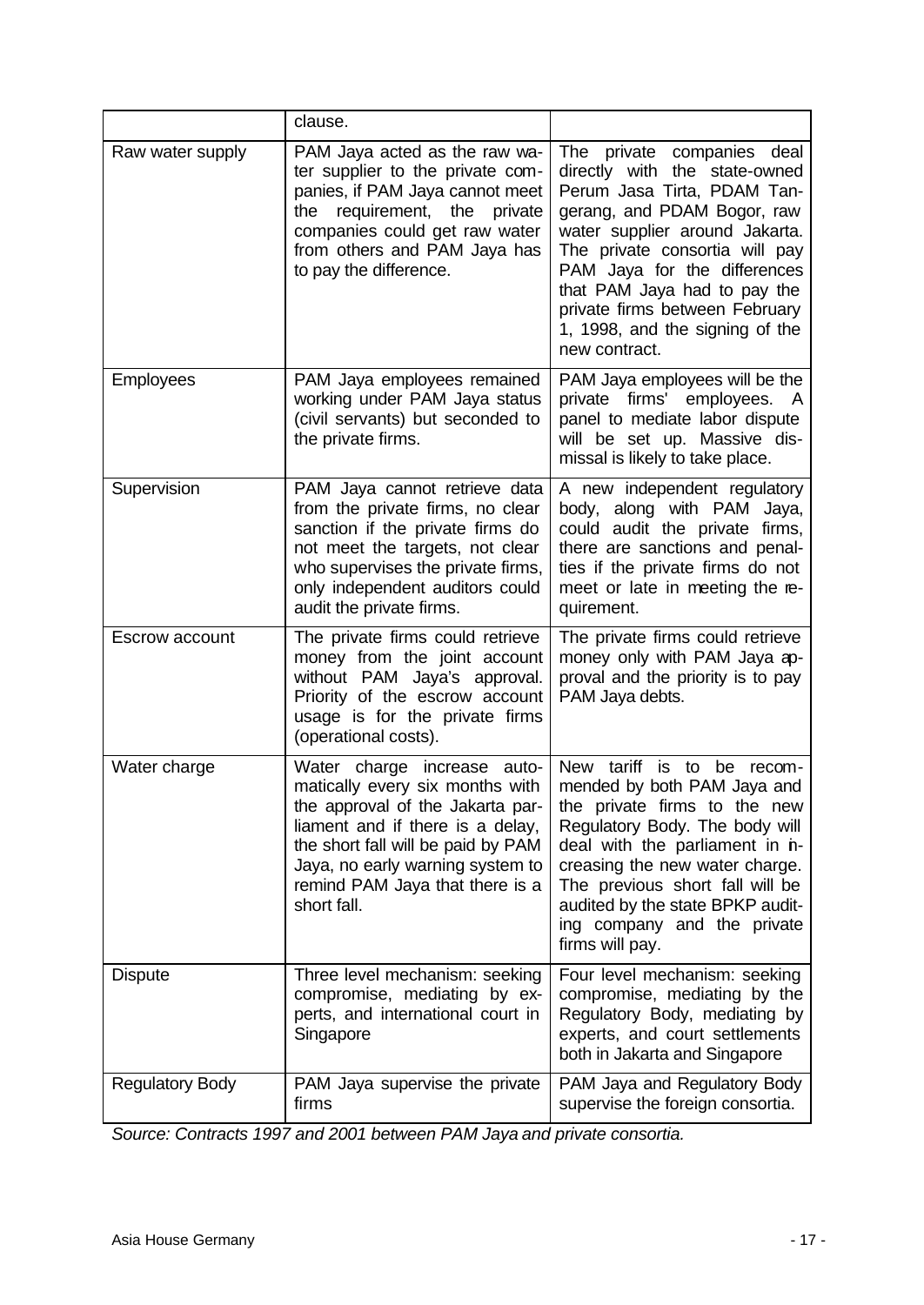PAM Jaya employees, however, were hit the hardest in the second agreement. The contract stipulated that the private consortia would use a "single status," meaning that PAM Jaya's employees have to choose: either to be employed by the consortia or to have "golden shake hand" –an euphemism for dismissal. In another word, they were very likely to have big dismissal. "I began suspicious after knowing our working status," said Efendy Napitupulu.

Bernard Lafrogne said in 1998 they began to work with the ratio of 7.72 workers per 1.000 water connections. By 2001 the ratio was already down to 4.71 workers. "If we take a look at Malaysia or Manila, around three is enough, to make the company more efficient."

Taufik Sandjaja told me that as of December 2003, the number of employees have decreased from 3,000 to 2,200, adding that most of those who left PAM Jaya had agreed to take the severance pay. But 1,110 of the remaining 2,200 filed a law suit against PAM Jaya and the consortia at the Central Jakarta district court.

While meeting the activists in their tiny office in Buaran, I kept on asking them which one of the two operators is better. It was a difficult question indeed as the two companies work pretty closely and communicate periodically. But the activists in average said that Suez's Ondeo understands the local people and the local culture better than RWE Thames Water.

I asked them what the different between the old Thames Water and the new RWE Thames Water managements. "There are some progresses after the RWE take over. They still use the old policy but they try to set up a community within the employees. They try to build a better working atmosphere although finally it is still the golden shake hand policy," said Taufik, himself is a marketing official at Suez's PT PAM Lyonnaise des Eaux.

Ponimin, another SPAI activist, said that the policy did not change much, "We filed a law suit over their manpower policy. It was purely our idea. We have been through with all proper arbitration procedures, including the Ministry of Labor, the Governor office, the City Council, the Regulatory Body, but no results. So the law suit is the answer."

In an apparent bid to overcome their activism, Taufik offered another example. He was once "offered" to head the "industrial relations department" at PT Thames PAM Jaya. "I declined of course," he said, "Should I betray my own colleagues?"

He answered that question himself, "I think I should not."

**V**

RHAMSES Simanjuntak works in a spacious room on the 29th floor of Danamon Aetna building in Jakarta's most expensive business area. He is a well build middle-age man with greyish hair. When I met him last December, he was working on a small laptop next to his neatly-organized working desk. "Please take a sit and let me finish my work," he said, excusing himself for about 10 minutes while I sat there looking at his back and at a water distribution map on the wall.

Simanjuntak is one of the most influential water figures in Jakarta. He is a director of PT Thames PAM Jaya in charge of "external relations and communication," meaning that he deals with government officials, water regulators, the NGOs, as well as journalists like me. He was the only Indonesian who sat on the boards of directors at the consortia.

Simanjuntak is an accountant by training but in August 1996 he made a big switch that would change the rest of his life. He then decided to join PT Kekarpola Thames Airindo, the joint venture which was 80 percent owned by Thames Water and 20 percent controlled by Sigit Harjojudanto.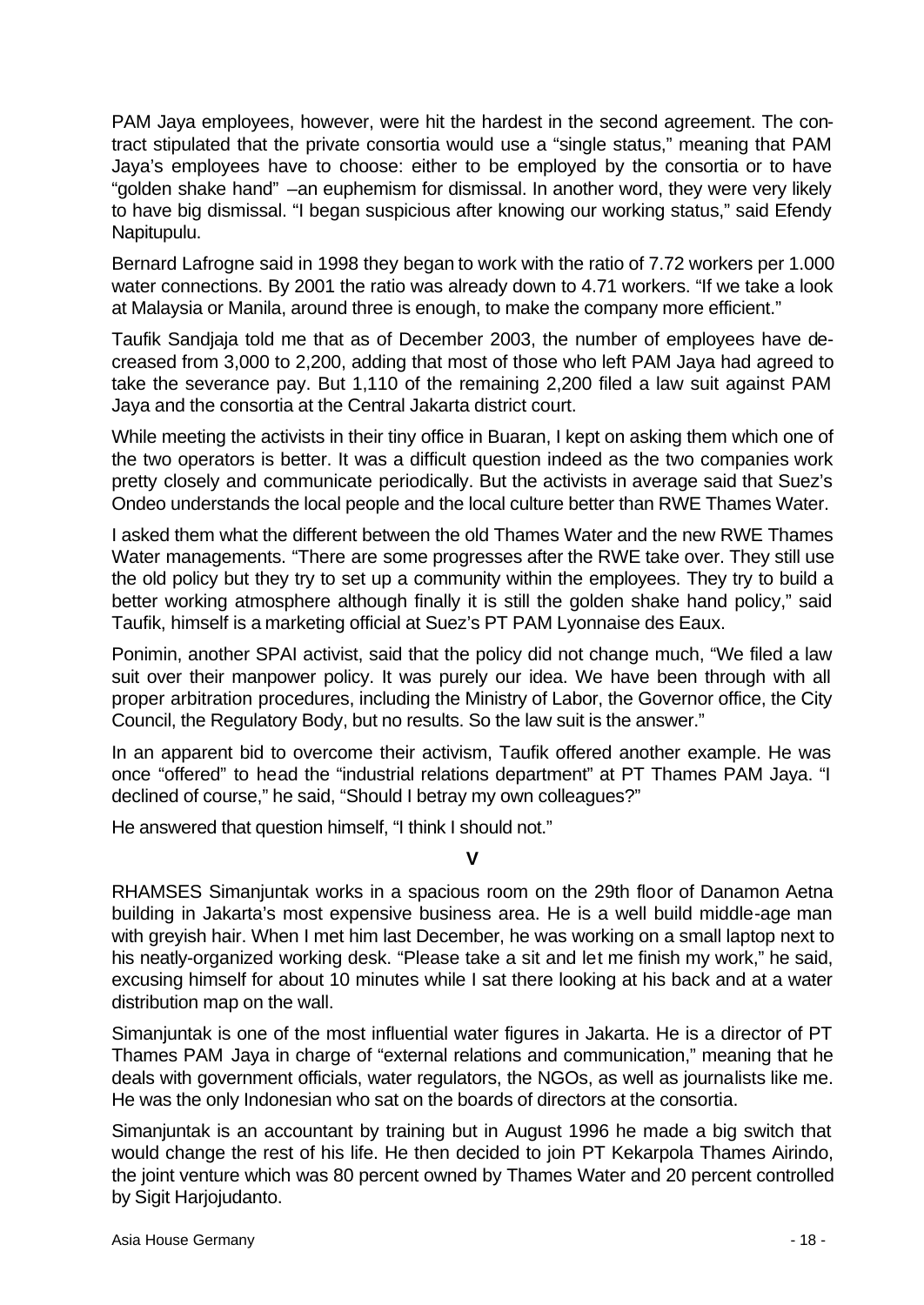"I just tried to find work and I joined this project. That's simple," said Simanjuntak, adding that his entry into the firm had immediately brought him into preparing the privatization of PAM Jaya, making him to deal with many Jakarta administration officials. Simanjuntak also helped Fachry Thaib, Sigit's point man, in working on the calculation of the privatization.

He witnessed the takeover of water operation in Jakarta in February 1998 as well as the ensuing crisis that climaxed with the fall of President Suharto. The soft-spoken Simanjuntak always survived. He maintained his position at PT Thames PAM Jaya when other Indonesian executives, including Fachry and Iwa Kartiwa, had left the water business.

Efendy Napitupulu said Simanjuntak had begun this rise by "riding Mikrolet" and now he drives an expensive "Land Cruiser," as if trying to say that Simanjuntak's social status had increased impressively since moving into water business. Mikrolet is Jakarta's cheapest public transport vehicle.

According to Budi Saroso, an associate to Fachry at PT Kekar Thames Airindo, "Rhamses did not join (the project) since the beginning. He joined us in the middle of the negotiation. His expertise is finance. But he answered to Thames Water, not to us, because finance was controlled by the Thames people."<sup>8</sup>

Simanjuntak stressed that RWE Thames Water has a long commitment in Indonesia, saying that the Jakarta water is their only and biggest project in Indonesia. They want to be focused, "Even during the economic crisis and political instability, Thames Water's commitment was tenaciously maintained." He told me that his company tried to maintain their commitment since signing the contract in 1997.

RWE Thames Water also indirectly invest in PT Ballast Indonesia Constructions, an Indonesian company jointly owned by Ballast Nedam International BV of the Netherlands, Hochtief AG of Essen, Germany, and PT Pana Perma of Jakarta. It works on some construction projects throughout Indonesia.

Thames Australia, the Australian arm of RWE Thames Water, is also involved in the construction and maintenance of a waste water treatment plan for copper mine Batu Hijau in eastern Indonesia. A similar project took place in the Paiton power plant in eastern Java, about 800 kilometers east of Jakarta, where Thames Australia constructed a seawater desalination plant for the power station.

Rhamses Simanjuntak said that RWE Thames Water have other businesses in the region, directed either from Singapore or Australia but those businesses were relatively small to be compared with the investment at PT Thames PAM Jaya.

According to Simanjuntak, PT Thames PAM Jaya has invested 590 billion rupiah (around US\$60 million in July 2004) since its first operation in 1998 to the first quarter of 2004, saying that it plans to invest 140 billion in the financial year of 2004 or more than one trillion rupiah by 2007. In Indonesian rupiah, it was more than what the 1997 contract demanded which was half of 732 billion rupiah in the first five years. But it was less if counted in US dollar which was half of the US\$318 million at the exchange rate of 2,300 rupiah to one dollar in 1997.

When I asked Simanjuntak about why Thames Water should cooperate with Sigit Harjojudanto in the first place and use Sigit's influence in the negotiation, he quickly rejected the

<sup>&</sup>lt;sup>8</sup> Interview on January 18, 2004 by phone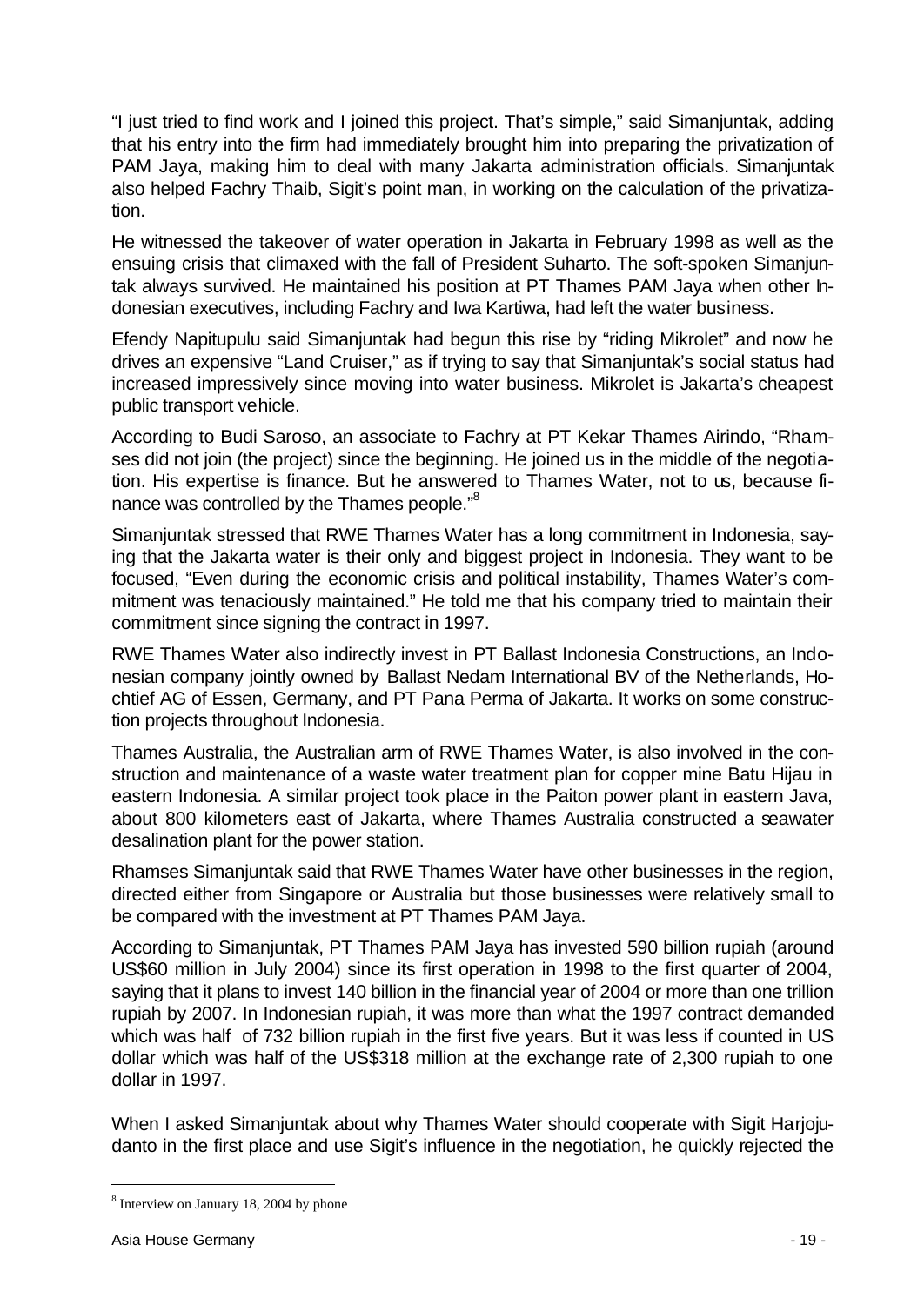arm-twisting notion. He said the negotiations were just tough, "If there was such a privilege, why should we negotiate for one full year?"

By December 2003 or the end of their first five of 25-year contract, the private firms have consolidated much of their operation. They began to increase the working spirits in many former PAM Jaya offices. They drastically reduced the number of their employees. They also cooperate with BCA, Indonesia's largest private bank, to enable their customers pay their water bill through ATMs.

RWE Thames Water faced an embarassing problem when their World Bank-financed project in the slum area, Marunda, in northern Jakarta, had gone disorder. The company initially claimed that it had served the people living in the Marunda area with "clean, affordable water supply." Its website claimed, "Our project to supply the community of Marunda has been used by the United Nations Economic and Social Commission for Asia and Pacific as a case study for research into water provision for the poor."

RWE Thames Water built distribution pipes into Marunda. The residents paid the instalation fees on subsidized prices. Jakarta media quoted residents as saying that middlemen also appeared in the water distribution in which they have to pay higher water prices. But low water pressures prompted the residents to protest. In July and August 2003 many Marunda residents held street protests over their poor water services. The residents went to the Jakarta parliament and complained about poor water pressure. The frequent protests finally prompted the Jakarta government to order PAM Jaya and PT Thames PAM Jaya to deliver water with trucks –despite the construction of water pipes. RWE Thames Water built the pipes without calculating the lack of water pumps.

According to data from the Regulatory Body, both RWE Thames Water and Ondeo had increased the water connection from around 428,764 in 1997 to almost 650,000 in December 2003. The scope of water service has also increased from 43 percent in 1997 to 53 percent in 2003. Its sales increased from 191 million to 255 million cubic meter.

Simanjuntak said PT Thames PAM Jaya had particularly increased the connection in eastern Jakarta from 268,000 in 1997 to 320,000 in 2001 and later 336,550 in 2003. It meant that it had increased 26 percent in five years.

In general the service is better, especially in middle-class and elite neighborhoods in Jakarta such as Pondok Indah and Kemang. By the end of 2002, the consortia has more or less reached their respective target in Jakarta based on the new contract signed in 2001. Suez performed a little bit better than RWE Thames Water in terms of having more new water connections, reducing non revenue water, as well as selling more water. Officials from PAM Jaya and the Regulatory Body said that the 2001 contract is "more realistic" than the 1997 contract, adding that both companies could deliver what they had signed in the 2001 contract.

|                          | Total target of the 2001<br>contract for 2002 |             | Total achievement of<br>the consortia in 2002 |             |
|--------------------------|-----------------------------------------------|-------------|-----------------------------------------------|-------------|
|                          | <b>Thames</b><br>Water                        | <b>Suez</b> | <b>Thames</b><br><b>Water</b>                 | <b>Suez</b> |
| <b>Total connections</b> | 335,413                                       | 301,048     | 336,550                                       | 312,879     |

**Comparison between the 2002 water target in the 2001 contract and the consortia's achievement at the end of 2002**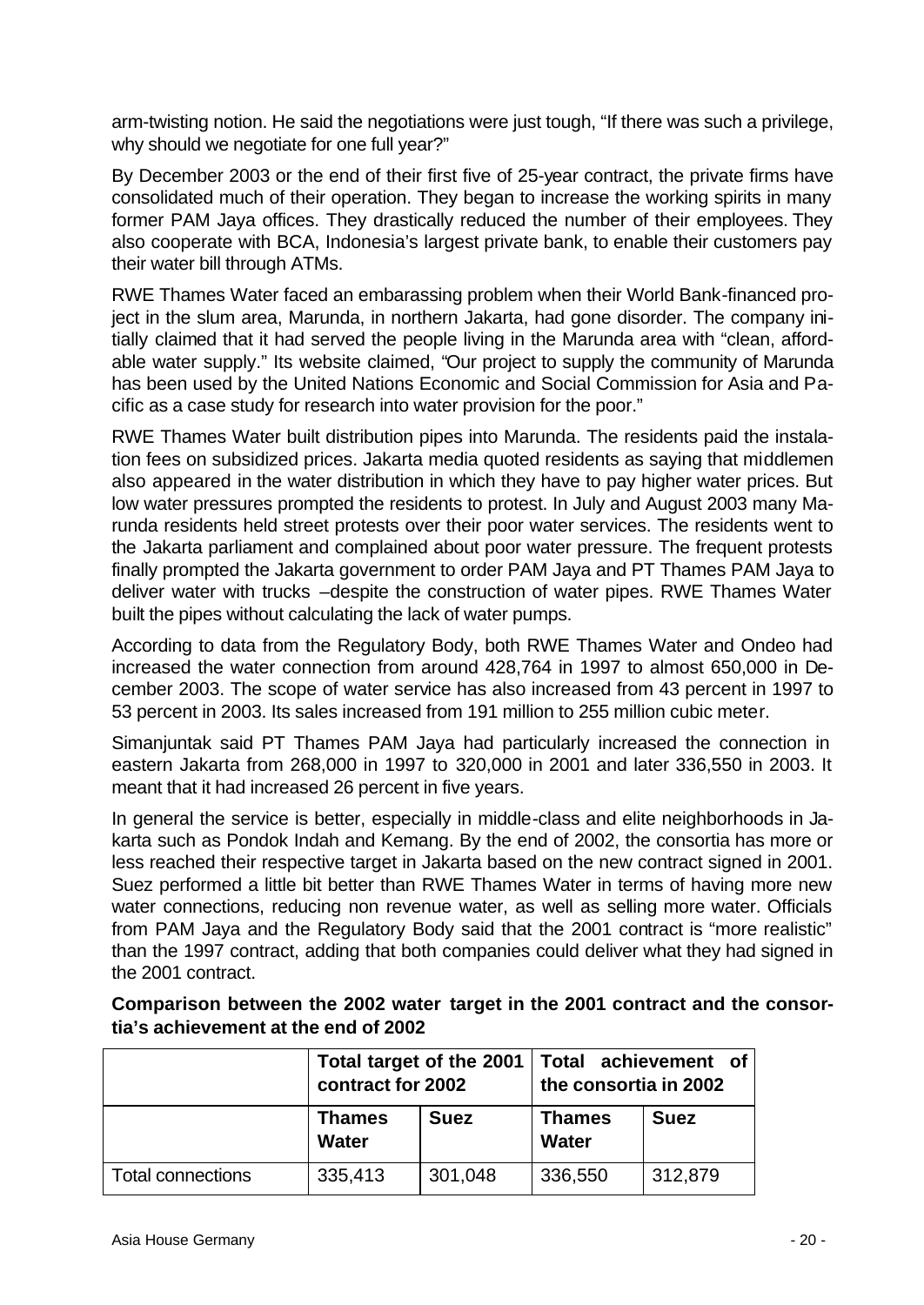| Scope of water service   62% |                         | 45%    | 62.17% | 44.17% |
|------------------------------|-------------------------|--------|--------|--------|
| Non Revenue Water            | 43.03%                  | 47.72% | 48.28% | 45.3%  |
| Sold<br>volume<br>m3)        | $(million \mid 131.32)$ | 118.73 | 128.96 | 255.16 |

*Source: Contract in 2001 and data from Regulatory Body in 2003*

But the consortia did not meet the technical targets if their 2002 performance is to be compared with the initial 1997 contract. They did not meet targets such as total connection, scope of water service, non revenue water, and sold volume. The sold volume by December 2003 was 255 million cubic meter of water. It was under the 1997 target of 342 million. They managed to service 53 percent of Jakarta's population when the target was 70 percent. They managed to push the level of non revenue water down to 47 percent but the target was 35 percent.

Achmad Lanti of the Regulatory Body said around 40,000 until 45,000 of the total 623,000 connections have poor services, ranging from no water at all to low water pressures like Marunda. "In many cases the water was available only two until three hours per day," Lanti said. In short, in terms of quality and quantity, the consortia did not meet the targets. "I told them so but they argued back to the extend that now we are inviting international experts to come here and to evaluate their performance."

|                                   | <b>Total tar-</b><br>get of the<br>1997 con-<br>tract for<br>2002 | <b>RWE</b><br>Thames<br><b>Water</b> | <b>Suez</b> | <b>Total</b><br>achieve-<br>ment of the<br>consortia<br>in 2002 |
|-----------------------------------|-------------------------------------------------------------------|--------------------------------------|-------------|-----------------------------------------------------------------|
| <b>Total connections</b>          | 757,129                                                           | 336,550                              | 312,879     | 649,429                                                         |
| Scope of water service            | 70%                                                               | 62.17%                               | 44.17%      | 53.17%                                                          |
| Non Revenue Water                 | 35%                                                               | 48.28%                               | 45.3%       | 46.79%                                                          |
| (million<br>Sold<br>volume<br>m3) | 342                                                               | 128.96                               | 126.2       | 255.16                                                          |

#### **Comparison between the 2002 water target in the 1997 contract and the consortia's achievement at the end of 2002**

*Source: Contract in 1997 and data from Regulatory Body in 2003*

Their spending also raised criticism. Atjeng Sastrawidjaja of Jakarta's audit agency wrote in a May 2000 report that the operational costs of the consortia were just too high. They rented new offices in two buildings in Jakarta's business district areas, which include Simanjuntak's office, rather than using PAM Jaya existing assets. The salaries of the foreign executives are relatively high for expatriate standard.

Some of the expatriates were paid around US\$100,000 annually excluding their fringe benefit which includes cars and family support. They live luxurious life in Jakarta's elite areas with big houses, servants, and expensive school fees for their kids, reminding some PAM Jaya people to the old Dutch colonialism in this archipelago. "It's impossible to men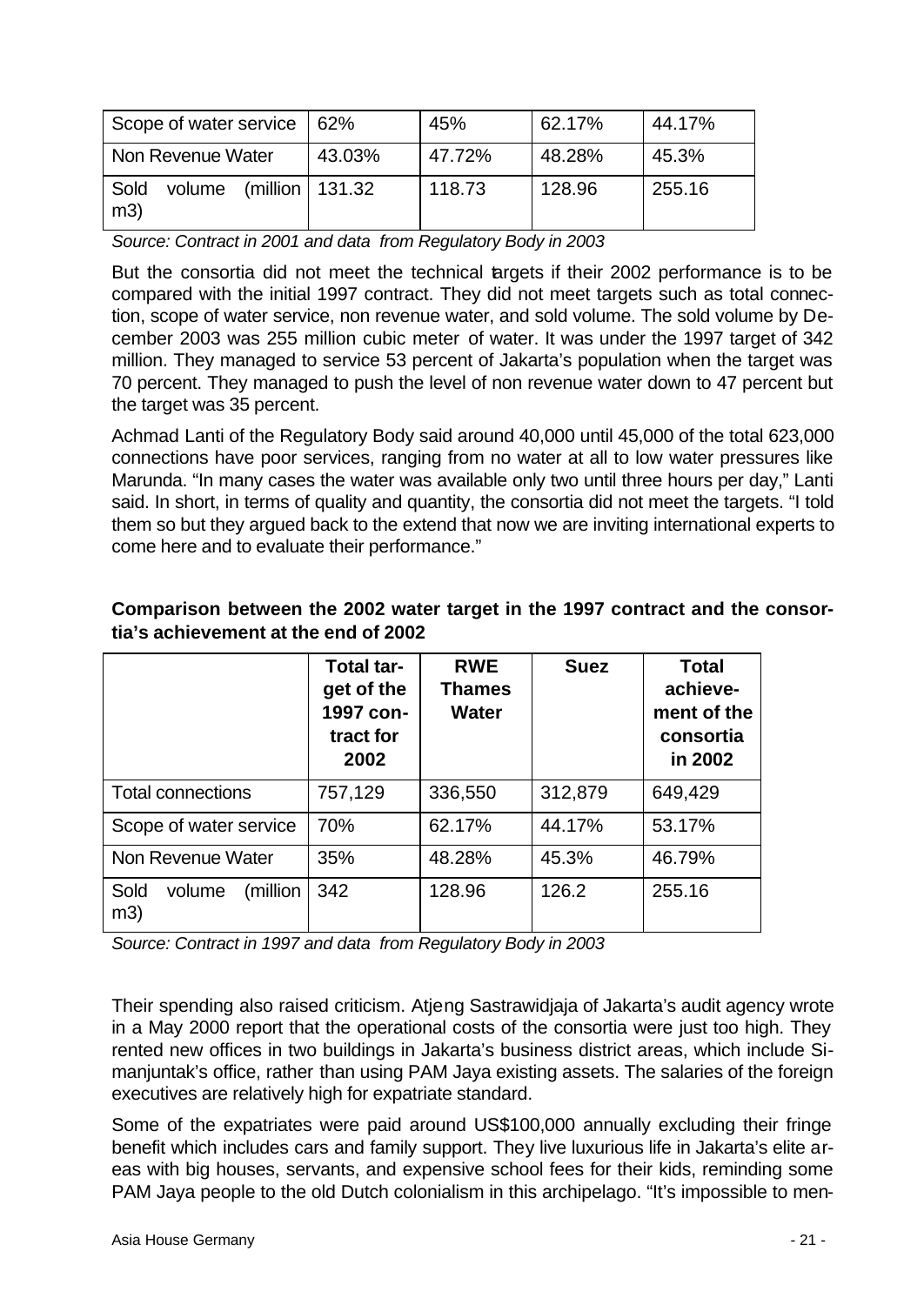tion names but the number \$100,000 could be seen in their budget proposal," said Alizar Anwar, the executive director of the Regulatory Body.

Simanjuntak defended such policies, saying that the rent of the buildings is relatively cheap because of the devalued rupiah, "People say that we pay too high or we have luxurious cars. But we have to realize that they're expatriates. It is normal to provide them with the facilities that they have back in their home countries."

The cross subsidy policy also does not help much on the grounds that the biggest percentage of water consumers are those which are categorized to be "ordinary households" –in average 30 percent throughout Jakarta. The biggest consumer group in Suez's area is a category which include star-hotels, motels, nightclubs, cafés, banks, service stations, highrise buildings, condominiums, chemical industries, warehouses, entertainment centers, and factories (25 percent). But the biggest group in RWE Thames Water's area was ordinary households (42 percent). PAM Jaya officials understand why RWE Thames Water's performance is relatively weaker than their French colleaugues.

| Group           | Less than 10 me- | Between 10 and | More than 20 me- |
|-----------------|------------------|----------------|------------------|
|                 | ter cubic        | 20 meter cubic | ter cubic        |
| Group 1         | 500              | 500            | 500              |
| Group 2         | 500              | 500            | 900              |
| Group 3-A       | 2250             | 3000           | 3500             |
| Group 3-B       | 3250             | 4000           | 5000             |
| Group 4-A       | 4750             | 5750           | 6750             |
| Group 4-B       | 9100             | 9100           | 9100             |
| Group 5 Special | 11000            | 11000          | 11000            |

**Water Tariff in Jakarta** (in Indonesian rupiah)

*Group 1 includes houses of worships, orphanages, social dormitories, public hidrance Group 2 includes public hospitals, poor households, water trucks*

*Group 3-A includes ordinary households*

*Group 3-B includes middle households, kiosk, small workshops, nonprofit organization, home industries* Group 4A includes upscale households, embassies, government offices, business companies, military *facilities, restaurants, service offices, medical facilities, privately-owned hospitals, small industries, nonstar hotels*

*Group 4-B includes star-hotels, motel, nightclub, café, banks, service stations, high-rise buildings, condominiums, ice industries, chemical industries, warehouses, textile, entertainment centers, factories Group 5 Special – Tanjung Priok seaport*

When I asked him about the meeting that Ambassador Richard Gozney had with Vice President Hamzah Haz, Simanjuntak said that he had no prior knowledge about it, adding that it should be the idea of his boss John Trew. But Simanjuntak stressed the logic for an increase, "The adjustment to the water price is needed to cover inflation, which has caused increases in electricity, chemicals and manpower, as well as investment costs."

Lanti also supported the price hike on the grounds that the consumer price index (CPI) had increased 156 percent from February 1998 to January 2004. Meanwhile, the previous price hikes, 18, 35, and 40 percent, were still lower than the index. The CPI index measures the prices of consumer goods and services. It is a measure of the pace of inflation.<sup>9</sup>

<sup>&</sup>lt;sup>9</sup> Interview with Achmad Lanti 30 December 2003.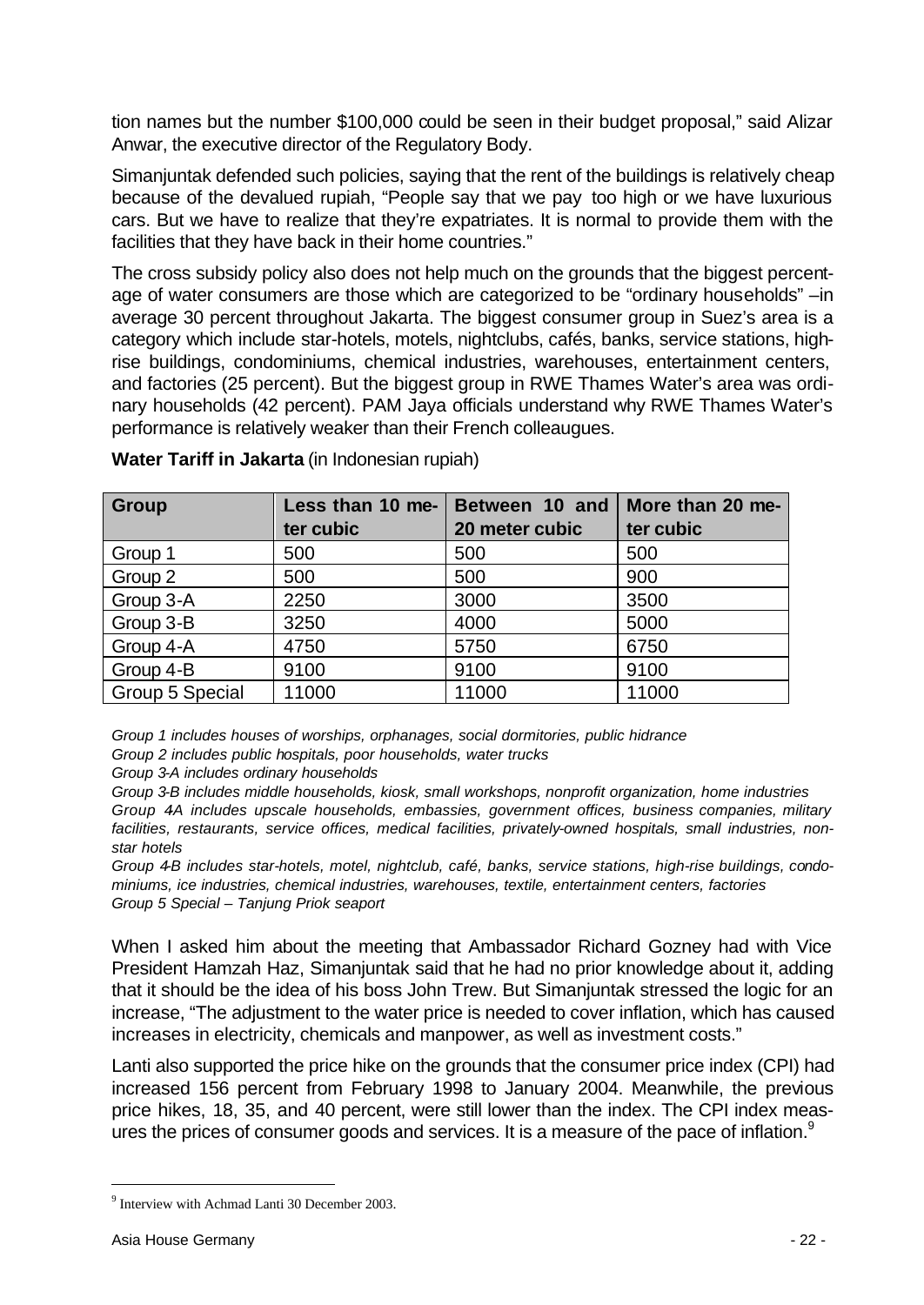But Lanti questioned the operational expenses of the consortia whether they are really reasonable, saying that it is extremely difficult to build trust in the ongoing cooperation. Both PAM Jaya and the consortia officials distrust each other even on basic data. Worse than that, the two parties, especially the consortia, also distrust the Regulatory Body to the extent that the two of them had agreed to invite a third party, a team of "international experts" to come to Indonesia and to calculate everything.

One of the disputes was mathematics. PAM Jaya stated that its total debts to the consortia were around 600 billion rupiah (around US\$70 million with the January 2004 rate) while Thames Water and Ondeo claimed the debt to total Rp 990 billion (around US\$116 million with the January 2004 exchange rate).

"An audit report by the Development Finance Comptroller (BPKP) stated that the operator's debt was smaller than what has been claimed by the two foreign partners," said Lanti.

In the 2001 contract, the two parties agreed that if they have a dispute, they would have a four level mechanism: seeking compromise, mediating by the Regulatory Body, mediating by international experts, and court settlements both in Jakarta and Singapore. The Regulatory Body issued reports on operational expenses in 2001 and 2002 but always being challenged by the consortia. "It's okay right to argue? We have our own reasons," said Simanjuntak.

It prompted the two parties to seek the third mechanism: international experts. "We are now introducing a system, a public service, water in a website, so that the public could see whether there are better services or worse. We would update the database on the Internet," said Lanti.

Sutiyoso rarely speaks his opinion on the controversy but once he told journalists that he had hired consultants from Singapore to study the contract. The consultants reportedly showed that eleven points of the 2001 contract had clearly benefited the consortia, "One of the points was that the water charges should be increased in every six months."

Rama Boedi said he did not oppose privatization. But it should be better planned. He thought President Suharto was moving in a hurry. In hindsight, Rama felt sorry that the two giant firms which had decided to take the narrow-minded approach by collaborating with Suharto cronies. "They are already big companies, they need not to do that to twist our arms in the first negotiation," Rama said.

But executives like Bernard Lafrogne are not villains as well. Lafrogne is familiar with Indonesia. He believes that local involvement is an important method for combining water business. Ondeo brought in its know-how and the Indonesians have the local touch. RWE Thames Water also has difficulties to keep maintaining its presence in Jakarta. It is like jumping from a frying pan to the fire, from an authoritarian regime of Suharto, in which it had to cooperate with notorious business dealer like Sigit, to a democratic but entirely chaotic government of Indonesia, in which it must deal with not only various government agencies but also labor unions, political parties, and other pressure groups. The consortia do not only invest in money but also a huge of their worldwide reputation. A failure in Jakarta might create a domino effect in other parts of the world where they also have their water invesments.

Is it possible to end this controversial "profit sharing" agreement? Lanti explained that the Jakarta government might have to pay three trillion rupiah (around US\$352 million in the January 2004 exchange rate) to reimburse the investors' total investment costs and losses, as well as to pay 50 percent of projected profits for the remainder of the contractual term.